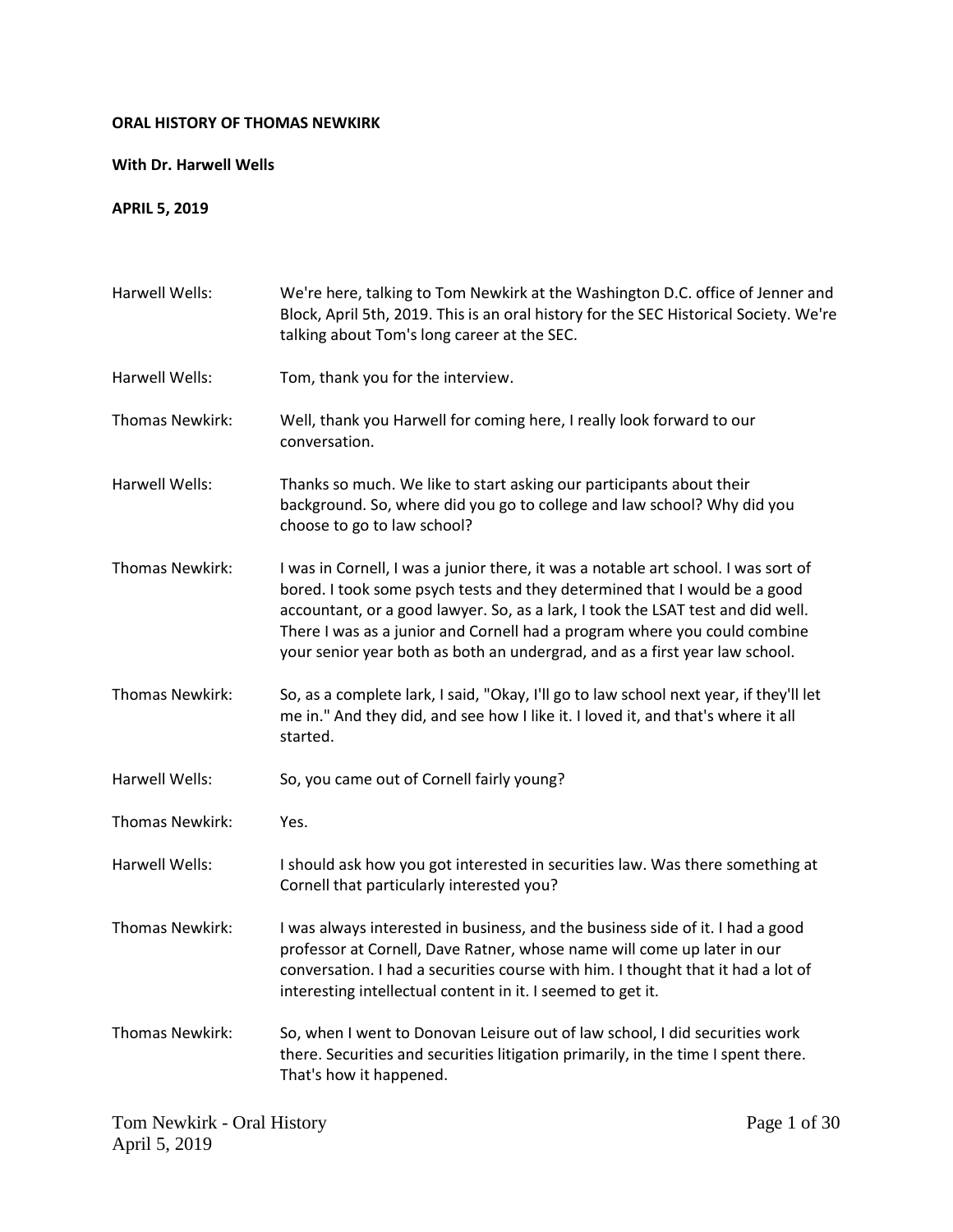| Harwell Wells:                              | And how long were you at Donovan Leisure?                                                                                                                                                                                                                                                                                                                                                                                                                                 |  |
|---------------------------------------------|---------------------------------------------------------------------------------------------------------------------------------------------------------------------------------------------------------------------------------------------------------------------------------------------------------------------------------------------------------------------------------------------------------------------------------------------------------------------------|--|
| Thomas Newkirk:                             | I'd say about five and a half years. I was there twice. I was there about five years<br>in New York, and then I was in the Washington office for two years after I'd<br>spent some time working for the congress on the securities industry study.                                                                                                                                                                                                                        |  |
| Harwell Wells:                              | So, what did then  you were in New York at Donovan Leisure and what led you<br>to Washington?                                                                                                                                                                                                                                                                                                                                                                             |  |
| Thomas Newkirk:                             | I saw that sometime in the fall of 1971, I think it was, that the Senate had<br>authorized creating something called the Securities Industry Study to look at the<br>back office failures that took place in the late 60s, they almost took Wall Street<br>down. I saw that my professor Dave Ratner was going to be the chief counsel for<br>the special securities study. So, I called him up and said, "This sounds<br>interesting, can I come down and work for you?" |  |
| Thomas Newkirk:                             | He called back to me a couple of weeks later, and he said, "No. One of the<br>senators has got somebody they want to place on the staff. I haven't got a space<br>for you."                                                                                                                                                                                                                                                                                               |  |
| <b>Thomas Newkirk:</b>                      | Then I think in January of 1972, he called me back, completely out of the blue.<br>He said, "I managed to get rid of that guy who was put on my staff. I've got<br>space for you now, can you come down?" I think a week later I was down here<br>in Washington, for the Securities Industry Study. That's how it got started.                                                                                                                                            |  |
| Harwell Wells:                              | Very quickly, why was it a good time to take a break from Donovan? Did you<br>want to try something else?                                                                                                                                                                                                                                                                                                                                                                 |  |
| <b>Thomas Newkirk:</b>                      | I had been doing it for five years. I was interested in the subject. I had thought<br>the world of Dave Ratner and thought that working for him for a 10 month<br>study couldn't hurt my career, plus it would be a lot of fun. I think both probably<br>turned out to be true.                                                                                                                                                                                           |  |
| Harwell Wells:                              | What did you actually do? What was the Security Study actually? You said it was<br>looking at Wall Street after the back office crisis. What did your work on it<br>actually entail?                                                                                                                                                                                                                                                                                      |  |
| Thomas Newkirk:                             | My responsibility was to work on the issues of the application of the anti-trust<br>laws to the securities industry, and to the fixed commission rates that were in<br>place at that time. As you know, the fruit of working on the fixed income rates<br>eventually ended up with May Day and the illumination of fixed securities<br>transaction fees.                                                                                                                  |  |
| Thomas Newkirk:                             | So those were my two areas of focus. One other thing I was responsible for too,<br>quite frankly, I can't remember what it was.                                                                                                                                                                                                                                                                                                                                           |  |
| Harwell Wells:                              | So, we can credit you with the loss of the fixed commissions?                                                                                                                                                                                                                                                                                                                                                                                                             |  |
| Tom Newkirk - Oral History<br>April 5, 2019 | Page 2 of 30                                                                                                                                                                                                                                                                                                                                                                                                                                                              |  |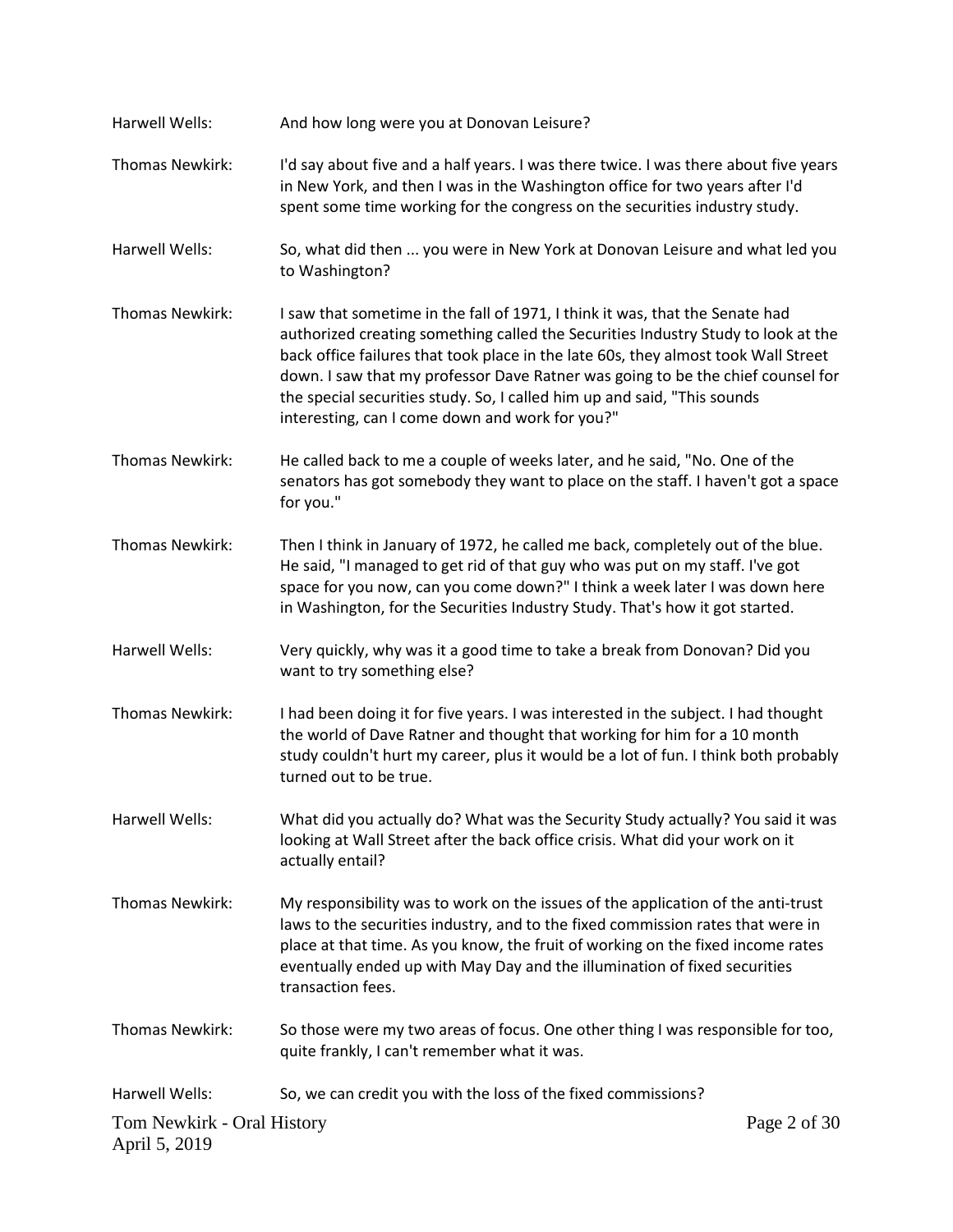| Thomas Newkirk:        | No, I think that belongs to Dave Ratner. One of the things we did at the time<br>was, while we there, there was an attempt to raise the commission rates. Dave<br>sent a bunch of letters to --I think it was Bill Casey then was the chairman --<br>bunch of letters raising questions about, "Well, if we're going to a regulatory<br>industry pricing model, just like the electric companies or the other utilities do,<br>there's a basis for what they're charging, and it's built up from the bottom. So,<br>send me all the stuff that you've done that builds this up." |
|------------------------|----------------------------------------------------------------------------------------------------------------------------------------------------------------------------------------------------------------------------------------------------------------------------------------------------------------------------------------------------------------------------------------------------------------------------------------------------------------------------------------------------------------------------------------------------------------------------------|
| Thomas Newkirk:        | Of course, there were no such things. It was purely numbers negotiated among<br>the big players. I think Dave did a good job really torturing the SEC about the<br>approval of the rate increases. That, and lots of other things that were in place.<br>They were unsustainable, there were a whole bunch of secondary markets<br>developed to compete with the NYSC to attack the fixed rates. So, I don't think<br>we can claim credit for that. We contributed to it, it was really the economics<br>eventually destroyed the fixed commission rates.                        |
| Harwell Wells:         | Okay. I know you didn't head to the SEC for a number of years after that. But<br>being in Washington at this time, was this your first significant exposure to the<br>SEC directly? What sort of interactions did you have?                                                                                                                                                                                                                                                                                                                                                      |
| Thomas Newkirk:        | That was really my first time I had any real serious connections with the SEC,<br>other than being one of the junior associates working on either litigated issues<br>or on filings.                                                                                                                                                                                                                                                                                                                                                                                             |
| Harwell Wells:         | What was your impression of them at that time in the early 70s?                                                                                                                                                                                                                                                                                                                                                                                                                                                                                                                  |
| Thomas Newkirk:        | Hard working, aggressive people, smart, and believed in what they were doing.                                                                                                                                                                                                                                                                                                                                                                                                                                                                                                    |
| Harwell Wells:         | So, you said you spent 10 months on the senate committee?                                                                                                                                                                                                                                                                                                                                                                                                                                                                                                                        |
| Thomas Newkirk:        | It turned out to be about 12 actually.                                                                                                                                                                                                                                                                                                                                                                                                                                                                                                                                           |
| Harwell Wells:         | Okay. What after that?                                                                                                                                                                                                                                                                                                                                                                                                                                                                                                                                                           |
| Thomas Newkirk:        | By that time my wife had moved on, she's a lawyer also. She had gotten a job<br>that she liked. Donovan and Leisure said, "Well, if you want to come back to us,<br>come back to New York." I said, "That's not going to work." So, they put me in<br>the Washington office for an indeterminate time but the deal was that<br>eventually I'd have to go back to New York if I wanted to stay with the firm.<br>After two years, they said, "Come back." My wife said, "Have a nice time."                                                                                       |
| <b>Thomas Newkirk:</b> | So, I eventually ended up at the office of Legal Counsel working for, at the time,<br>you know Scalia, which was just a great experience, wonderful man, wonderful<br>boss. So, I was at the Office of Legal Counsel. There, eventually, I got involved in<br>the creation of the Department of Energy and the people I met in the course of<br>doing that, led me to work over at the Department of Energy first as Assistant                                                                                                                                                   |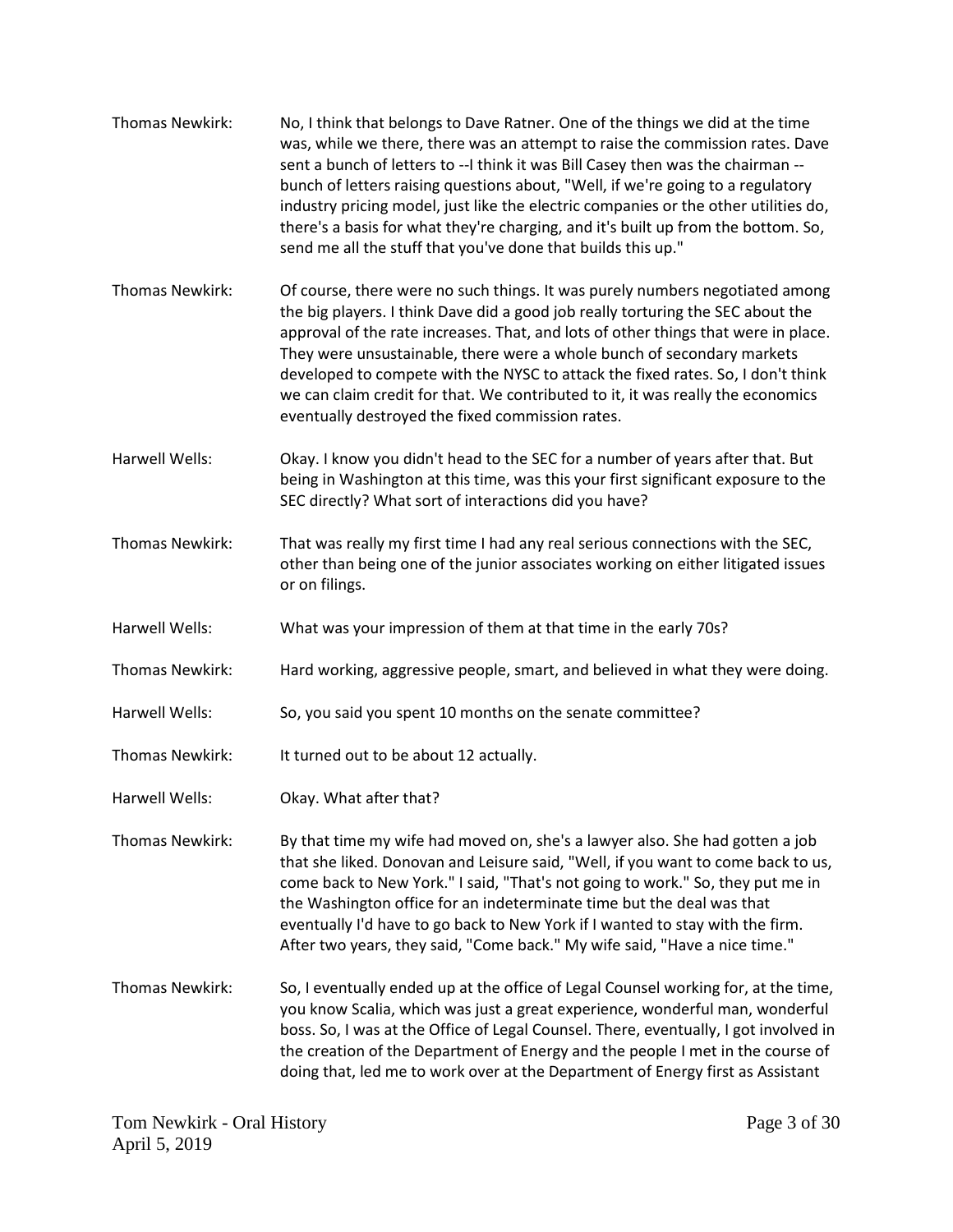General Counsel, then as Deputy General Counsel. I stayed there for a total, I think, of almost eight years, seven years. Harwell Wells: So, it's an interesting ... I don't think it's a common path to go from the Department of Energy back over to the SEC. So, I wonder if you could talk a little about what led to that transition? Thomas Newkirk: Well, one of the things that we did at the Department ... well two things about the Department of Energy that were of interest. One was building something new when I got there, was really great. Very challenging, very rewarding. But the other thing we were doing, and the main thing that it did that people were aware of, was the fact that we were responsible for the price controls on oil and gas, primarily oil. Thomas Newkirk: Eventually it was deregulated, so it was a lot of tail end work to do with respect to the litigation arising out of it. It had become not a valuable skill set to have. Plus, the place had become sort of old government, it was huge. I decided I needed to do something else to get retooled, to improve my different skill sets. So that I had more options. As a result, I started applying for jobs at the SEC. I applied three times for what were now S O positions, at the time were SES positions. Thomas Newkirk: The first one, Bill McLucas got the first position that I applied for. The second one was Phil Parker as the Chief Counsel. And eventually I met a third time with Gary Lynch about the Chief Litigation Counsel position and Gary took a huge chance on me, and I'm appreciative for it ever since. Harwell Wells: So, I want to hear in a minute, obviously about your career at the SEC, but can you compare just ... because you mentioned the DOE had become sort of old government. Can you compare the working life, or what your experience was in very large bureaucracy or like you said, I believe the Department of Energy had become, as opposed to the SEC. Which was certainly smaller at the time that you joined it? Thomas Newkirk: The Department of Energy was huge. My group was huge, 100's of lawyers in my group. It started off being sort of like the people on the price control. Were sort of like people at the SEC, they believed in the mission. It was new, it was in the news. It was demanding, intellectually. The pricing regulations were extraordinarily complicated, very difficult to master. That was fun. I'm not sure it was good for the economy, but it was fun to do. Thomas Newkirk: It morphed into being old government. There wasn't a sense of drive that you saw every day. I went to the SEC, people who were driven and believed in what they were doing, worked hard, very smart, very collegial, quite a small group. I found it was a very comfortable place to work.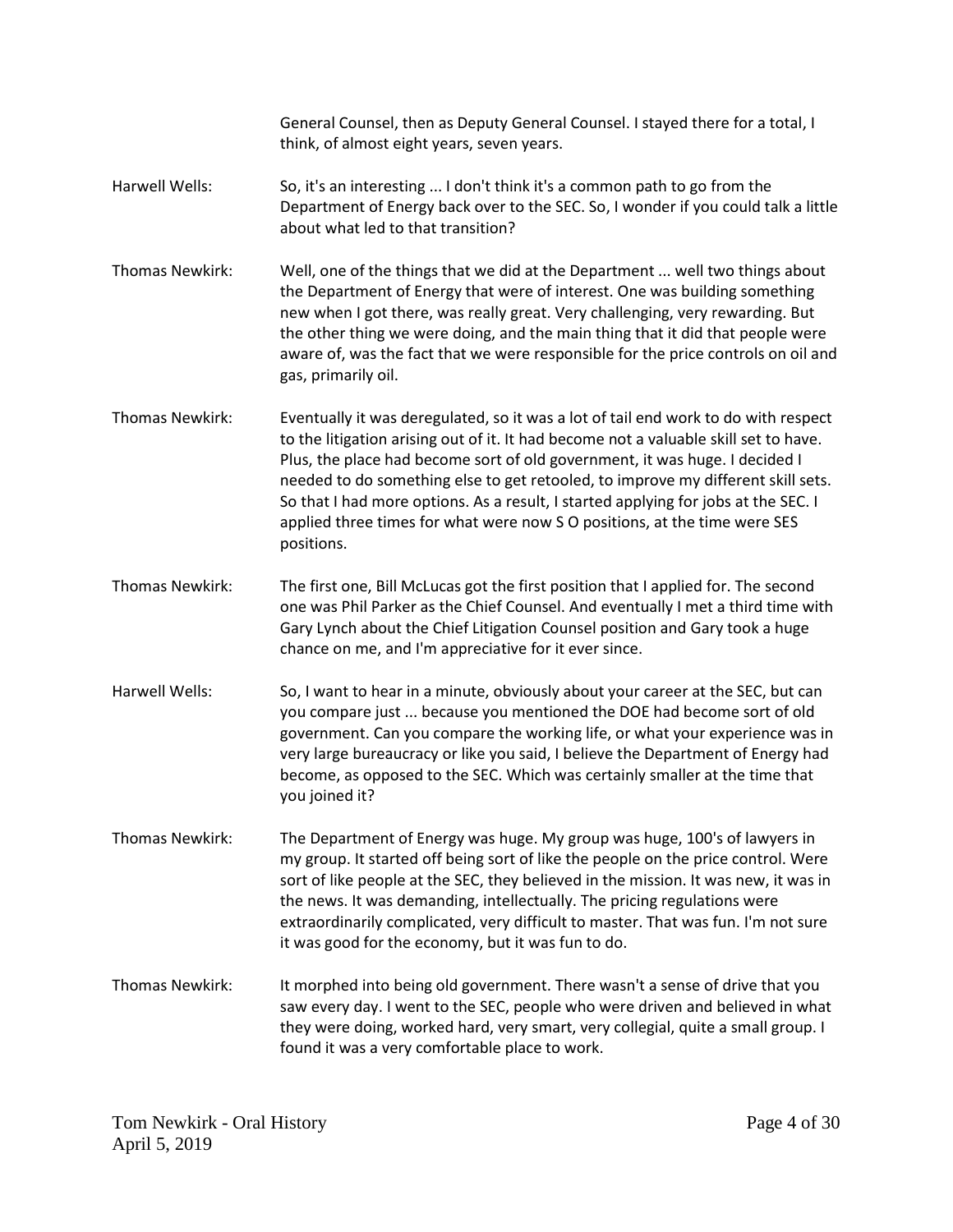| Harwell Wells:         | If I can ask as aside for a question, so by the time you joined, the SEC would<br>have been 50, 40 years old? Have you ever wondered how the SEC managed to<br>maintain to not fall into the rut you described at the other agencies?                                                                                                                                                                                                                                                                                                                                                                                                                                             |
|------------------------|-----------------------------------------------------------------------------------------------------------------------------------------------------------------------------------------------------------------------------------------------------------------------------------------------------------------------------------------------------------------------------------------------------------------------------------------------------------------------------------------------------------------------------------------------------------------------------------------------------------------------------------------------------------------------------------|
| Thomas Newkirk:        | I don't know whether that was my thought at the time or thinking about it<br>subsequently. But I think one of the keys was that it didn't have anything to give<br>away to people. In a sense of agencies that are really licensing people and could<br>give out benefits of one sort of another. Whether they be television licenses, or<br>other things. As a result, I think that I'm not a great believer in the regulatory<br>capture model, but there is some of it.                                                                                                                                                                                                        |
| Thomas Newkirk:        | At the SEC, I didn't think there was any of that, and I still think there isn't any of<br>that. The end of the securities industry certainly can be heard at the SEC, but I<br>don't think they ever became captured by the SEC.                                                                                                                                                                                                                                                                                                                                                                                                                                                  |
| Harwell Wells:         | Okay, so you joined the SEC in 1985 as Chief Litigation Counsel and heading up<br>the trial unit. I guess as a way to introduce this, can you talk a little bit about<br>what the trial unit actually did within the larger enforcement division?                                                                                                                                                                                                                                                                                                                                                                                                                                 |
| <b>Thomas Newkirk:</b> | The model in the home office was that through the investigative groups that did<br>the investigations and. Then if there's going to be litigation, it was handed over<br>to the trial unit. At the time I went there, I think there were eight, or nine, or 10<br>people in the trial unit. But the trial unit people weren't much involved in the<br>course of the investigation. There was a tension between the investigative<br>people, and the trial unit people. The trial unit people thought that the<br>investigative people didn't do thorough of investigations. The people in the<br>investigation group thought that the trial unit people were afraid to try cases. |
| Thomas Newkirk:        | Some of the tension is natural, no litigator ever saw too little evidence. But at<br>the same time, there was tension there, it wasn't a happy situation. I think one<br>of the things that Gary wanted me to do was to try and find a way to reduce the<br>unhealthy tension between the people in the investigative side and the trial unit<br>people.                                                                                                                                                                                                                                                                                                                          |
| Harwell Wells:         | What did you do then to try to overcome that?                                                                                                                                                                                                                                                                                                                                                                                                                                                                                                                                                                                                                                     |
| <b>Thomas Newkirk:</b> | Well with Gary's support, there was more integration of the work. People in the<br>trial unit were brought into cases earlier, before the decisions were made, so<br>that they could contribute in terms of seeing how you'd see evidence as a trial<br>unit person, as opposed to an investigative person. I think that that gave rise to<br>its own tensions. I think by and large that it worked better for everybody<br>involved. I think that's something that's being continued.                                                                                                                                                                                            |
| Harwell Wells:         | Okay, to expand on that, how did you approach your role as a supervisor? That<br>is, I assume you didn't do a lot of litigation if you were actually running the unit.<br>If you can talk about-                                                                                                                                                                                                                                                                                                                                                                                                                                                                                  |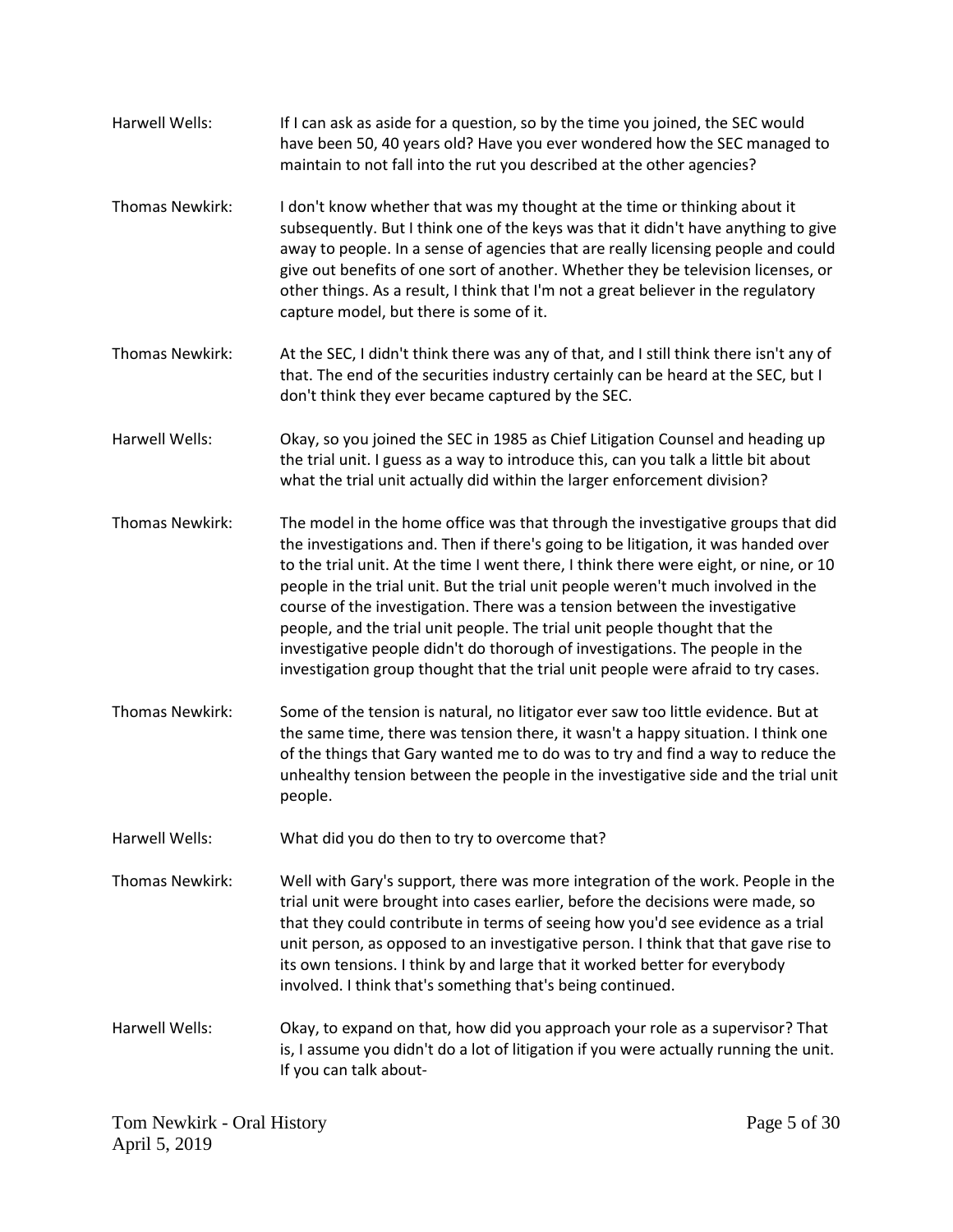- Thomas Newkirk: My dream was to do litigation, but it didn't work out that way. I was probably naïve in believing that, believing that I could do that.
- Thomas Newkirk: By encouraging people to be respectful of the people you're dealing with. To understand it from their point of view, as to what they were trying to do. I got a lot of help from the associate directors, and from Gary to tell people, "We're going to do this." And people did it.
- Harwell Wells: Was there a sense ... so you joined in 1985, which it seems to be just about the time a lot of stuff was really getting started with obviously the Drexel and the Milken matters. Was there a sense that there was a need to beef up the trial unit? Did they want to raise its profile? Or was it just that happened to be a position that was open for you?
- Thomas Newkirk: It just was a position that was open, and my predecessor had moved on. They needed a chief litigation counsel, and I was just so lucky that Gary picked me.
- Harwell Wells: So, what was going on in 1985 when you joined? I want to get to the very long, drawn out-
- Thomas Newkirk: The cases that were there when I first arrived there, there was I think Baldwin-United was the big accounting case. There were a bunch of cats and dogs. There were not big cases. A couple of ... I can't remember the name of the firm, but there was a fairly large firm that we basically ended up putting out of business, and deservingly so.
- Thomas Newkirk: The first Geraci case had just been ... I think it had been filed in I think 1984. It was developed in what was then the Washington regional office. It was taken into the home office. That went on for close to 10 years. That was a big case. People who watched TV at the time, you would see Brannan with his helicopter, making pictures for the junk that he sold to investors. A lot of IPO's that were just companies that you never heard of then, and you never heard of since.
- Thomas Newkirk: Those were the two, the Baldwin-United, and the first Geraci cases were the big name cases that were there when I got there. Baldwin-United was eventually settled on a satisfactory basis, and eventually after many years of trench warfare, we won the first Geraci case as well. As a result of it, of course, he decided he was going to avoid paying back the \$80 Million that we recovered at the time to the bogus bankruptcy. And subsequently went to jail for bankruptcy fraud.
- Thomas Newkirk: The big thing that happened first while I was there was in my first court appearance for the SEC was in, I think, May of 1986. Bringing the temporary restraining order against Dennis Levine and the insider trading cases. As you know the Dennis Levine case led to all the big cases, the big broker dealer cases that took place from then on through the end of the 80s.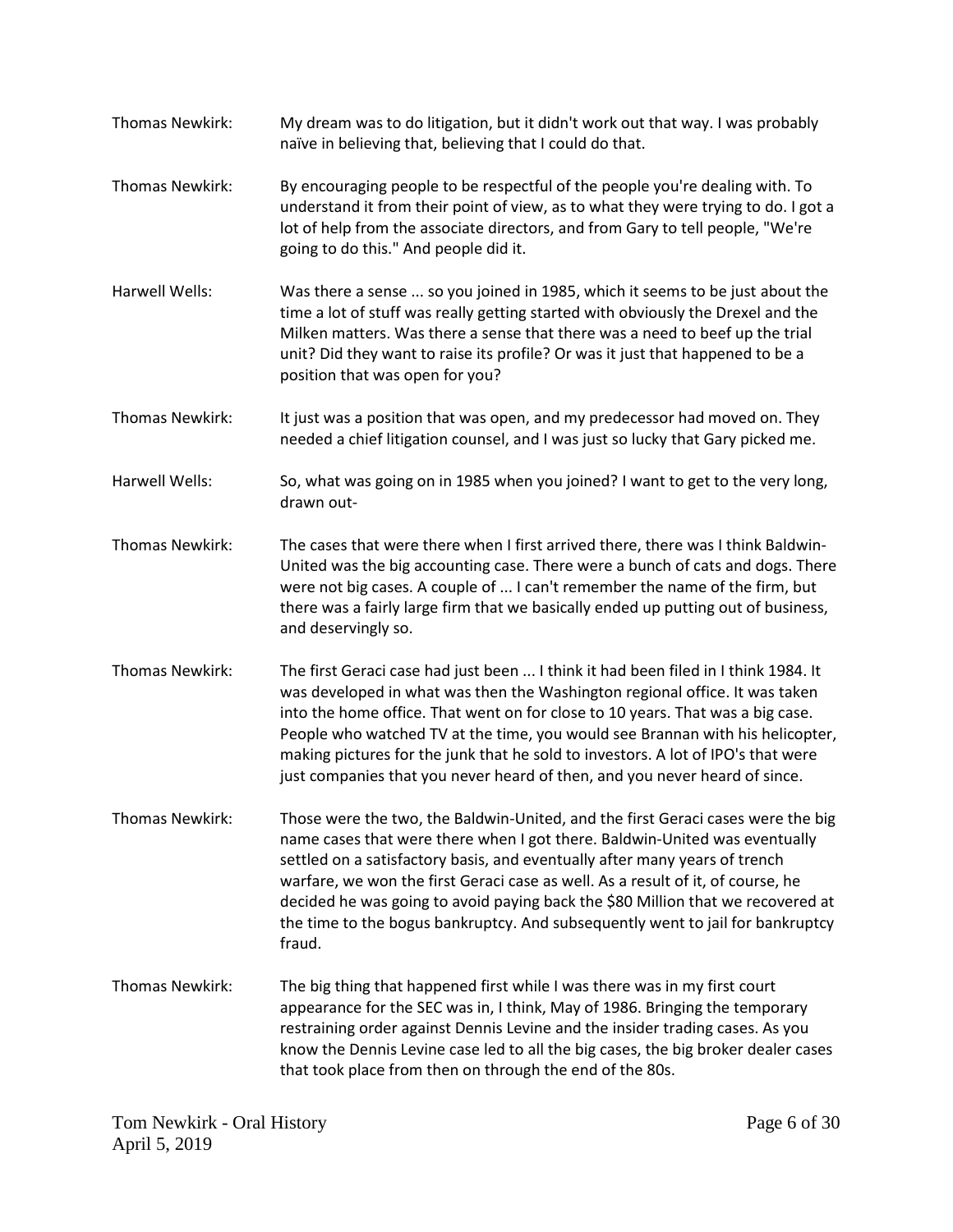Harwell Wells: So how did that ... can you talk a bit more about that? Because it seems you walked in the door at the right time. Thomas Newkirk: I walked in the door at the right time. Somebody else had done all the work, and basically handed the file over to me, and said, "Go to New York and file this case." I was scared to death. Harwell Wells: Why? Thomas Newkirk: I hadn't done a securities case. I had done some work as an associate in Donovan Leisure, but I hadn't been in a court, other than doing pro bono stuff on my own straight up in a securities case. It was really a huge deal for the Commission and I was scared, and scared was good. I was really prepared. Harwell Wells: So, you start out with the Dennis Levine case, can you talk about how that evolved over the next few years, and the other kind of litigation? Obviously, there were criminal cases, there were civil cases, there were-Thomas Newkirk: The criminal case. You recognized that he was dead in the criminal case. The coin of the realm in the Department of Justice's cooperation. And he eventually gave us Boesky, and Boesky he had something to give too. He had Milken to give. Boesky had a bunch of other people to give as well. Who were tipping him on deals basically. That's how the Milken case develops. They all developed out of the Levine case. That's what we did for lots of people -- what the staff did for years after the Levine case. Harwell Wells: So, Milken is especially notable for litigation, fighting the charges at least for a while. How did you handle that litigation dealing with him, dealing with obviously he had a lot of resources for a lot of very talented lawyers. Thomas Newkirk: This was before electronic document review, and all that stuff. So, we had a warehouse full of documents. The question was, how are we going to get through this stuff even though all the people that worked on the investigation carried over, and did the work on the litigation, and at least half of the trial unit were working on the Milken-Drexel case. But we needed more ammo, and the FDIC had brought a case against Drexel arising because of the banking losses that had occurred also as the FDIC claimed. Because of the misconduct that occurred at Drexel. It involved the same core document, and information. The FDIC had hired Cravath to do the litigation for them. I thought well this is a good opportunity to leverage on their thing. Thomas Newkirk: So even there was a provision in the securities laws that lets the SEC keep anybody who wants to be consolidated with the SEC case, the SEC had the power to consent to let other people participate in an SEC case. I thought, "Well, why don't we call the people at Cravath and see if they want to work with us on this case? If they do, we'll consent to it, and we'll leverage up on their resources." That's what we did, and it worked out really well.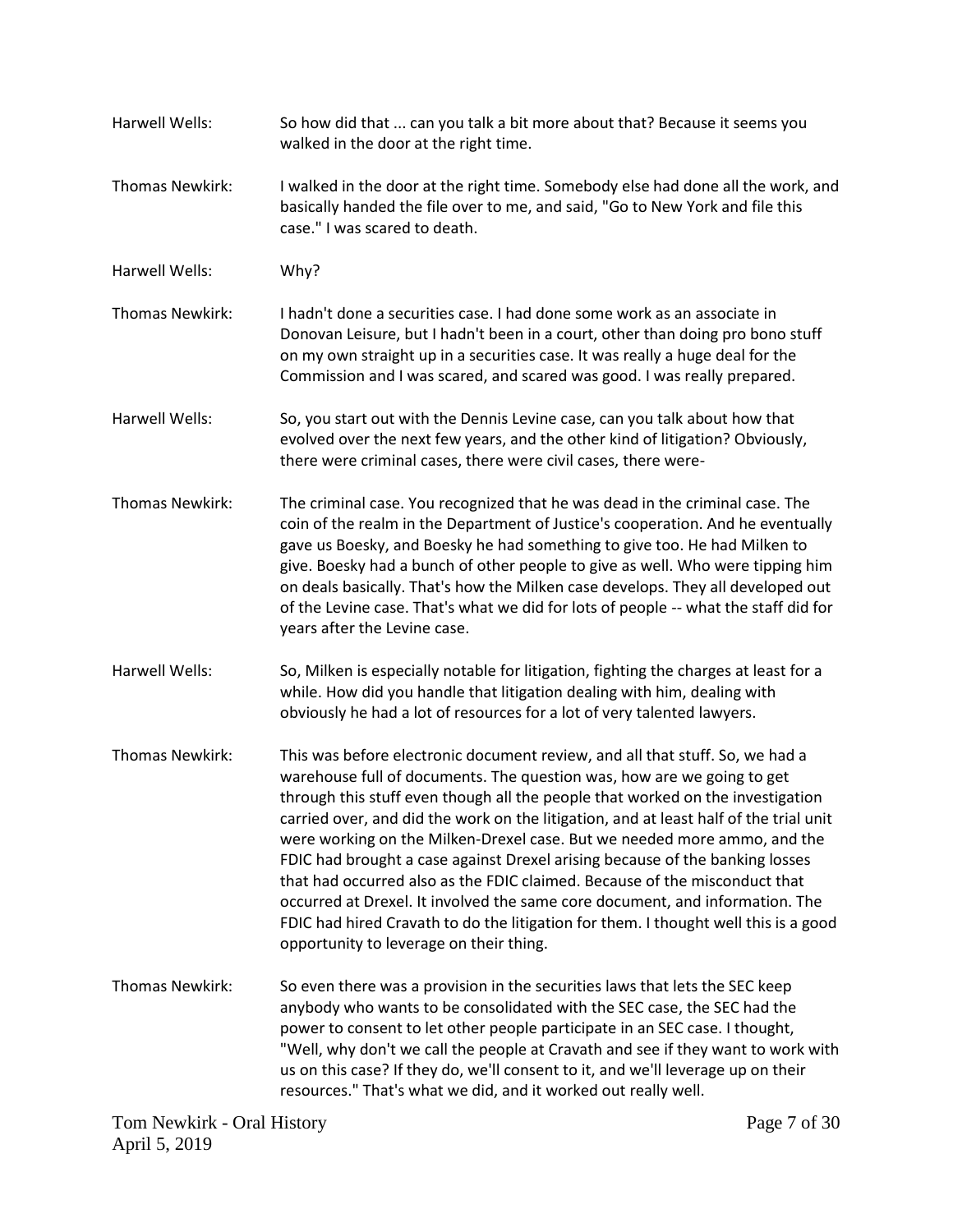| Harwell Wells:         | Has anyone done that since?                                                                                                                                                                                                                                                                                                                                                                                                    |
|------------------------|--------------------------------------------------------------------------------------------------------------------------------------------------------------------------------------------------------------------------------------------------------------------------------------------------------------------------------------------------------------------------------------------------------------------------------|
| Thomas Newkirk:        | I don't believe anybody's done it sense, but I'm not aware of the staff having<br>done that since then.                                                                                                                                                                                                                                                                                                                        |
| <b>Harwell Wells:</b>  | Let me ask a question at least relating to that, or perhaps connected to it. You<br>said there were eight attorneys in the trial unit when you joined?                                                                                                                                                                                                                                                                         |
| Thomas Newkirk:        | Right, eight or nine.                                                                                                                                                                                                                                                                                                                                                                                                          |
| Harwell Wells:         | Eight or nine, which seems to be a number that would be dwarfed by the<br>litigation division of any large law firm. So, in other ways, how did you deal with,<br>or what ways did you try to leverage what  I wouldn't say out gunned, but<br>clearly the other side had a lot of-                                                                                                                                            |
| Thomas Newkirk:        | Outnumbered, not necessarily out gunned.                                                                                                                                                                                                                                                                                                                                                                                       |
| Harwell Wells:         | Outnumbered, I think that's better.                                                                                                                                                                                                                                                                                                                                                                                            |
| <b>Thomas Newkirk:</b> | I think that's true almost all the time in government. In big cases you're always<br>outnumbered. It wasn't just the people in the trial unit that worked on the<br>cases. The people that worked on investigations, or at least some of the people<br>that worked on the investigation would be brought out, either willingly, or<br>unwillingly into the trial unit to work on the litigation.                               |
| Thomas Newkirk:        | Plus, we had the advantage, I think, of having worked on it. The people in the<br>investigation had worked on it for a number of years. And they really knew the<br>case. So that the lack of asymmetry and resources really wasn't that big a<br>problem. Because we had already been through the documents and had that<br>stuff. I never really felt we were overwhelmed.                                                   |
| Harwell Wells:         | Okay.                                                                                                                                                                                                                                                                                                                                                                                                                          |
| Thomas Newkirk:        | Except in the Drexel case, and we solved that problem.                                                                                                                                                                                                                                                                                                                                                                         |
| Harwell Wells:         | Okay. So obviously with Drexel, and frankly with other cases, there were<br>criminal charges as well as civil litigation. Can you talk a little bit about how you<br>interacted with US attorneys, federal prosecutors, perhaps especially the<br>southern district? Because I know there was a really long-running relationship<br>there.                                                                                     |
| Thomas Newkirk:        | When I got there, there was already a really tight relationship between the<br>home office and the southern district, and the New York regional office, and the<br>US Attorneys office in Manhattan. That continued through the entire time I was<br>there. I have every reason to believe that it continues today. That it's just a very<br>close, complimentary relationship. I think it's good for investors, it's good for |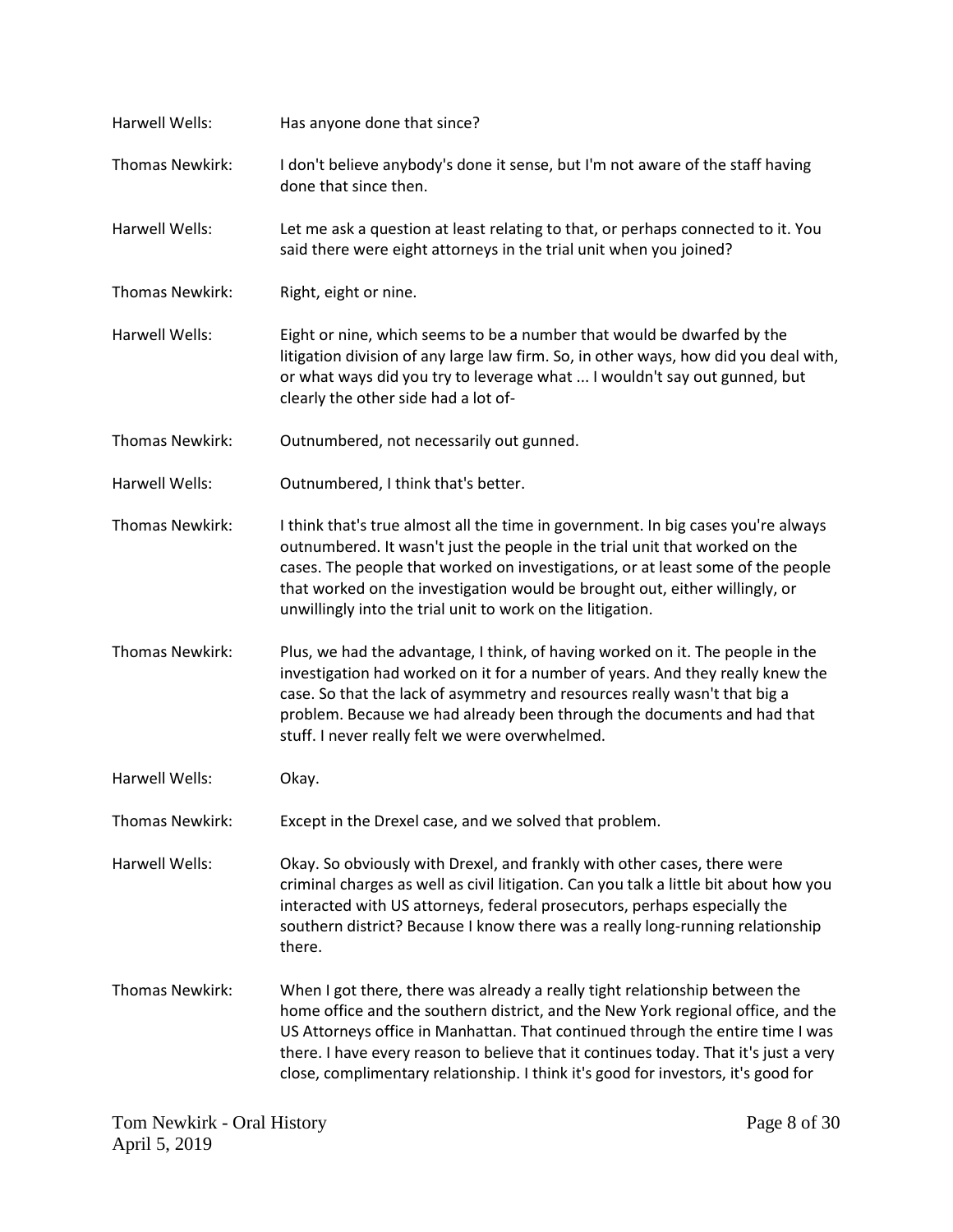|                        | the public. It's a rare example of really close working together without people<br>sticking their elbows in somebody else's face.                                                                                                                                                                                                                                                                                                                                                                                                                                                    |
|------------------------|--------------------------------------------------------------------------------------------------------------------------------------------------------------------------------------------------------------------------------------------------------------------------------------------------------------------------------------------------------------------------------------------------------------------------------------------------------------------------------------------------------------------------------------------------------------------------------------|
| Harwell Wells:         | Okay. You mentioned the regional offices. How did the trial unit interact with<br>regional offices? They obviously had investigative units. Did they have their own<br>trial?                                                                                                                                                                                                                                                                                                                                                                                                        |
| <b>Thomas Newkirk:</b> | In theory, I was responsible for all of them. Some of the regional offices had<br>their own chief litigation counsel and worked like the home office model where<br>the cases would be handed off. Some of the offices had, and still have a<br>different model where basically the people that did the investigation are also<br>the people who take the lead in the litigation.                                                                                                                                                                                                    |
| Harwell Wells:         | Was there any rivalry there? A desire not to hand off to the trial unit?                                                                                                                                                                                                                                                                                                                                                                                                                                                                                                             |
| Thomas Newkirk:        | In the home office where I had a better view of it?                                                                                                                                                                                                                                                                                                                                                                                                                                                                                                                                  |
| Harwell Wells:         | Yes.                                                                                                                                                                                                                                                                                                                                                                                                                                                                                                                                                                                 |
| Thomas Newkirk:        | They were, in general, glad to have the experienced litigators to pick up the<br>case. Probably not universal, but nobody ever said, "We want to do this  "I'm<br>not aware of anybody going to the director and saying, "Get rid of those trial<br>units, I don't want them on my case here. I'm going to do it myself." I never saw<br>that happen.                                                                                                                                                                                                                                |
| Harwell Wells:         | So, I don't know if you want to talk more about what you did in the Drexel<br>matter, and with the Levine matter. Or there were a couple of other, or at least<br>one other matter you worked on while you were at the trial unit that I wanted<br>to ask about, which was Crazy Eddie?                                                                                                                                                                                                                                                                                              |
| Thomas Newkirk:        | Crazy Eddie case was a lot of fun. He was a great crook, a very clever crook while<br>it lasted. He made the fraud run much longer than the  the frauds were quite<br>gross. But he had figured out how to beat the auditors in their audits. So that<br>when the auditors went home at the end of the day, here is Henchemen who<br>would break into the auditors trunks, and find out what their plans were for the<br>next period of time. And he would structure his business in a way to reduce the<br>likelihood that the auditors would ever figure out what they were doing. |
| <b>Harwell Wells:</b>  | But you eventually-                                                                                                                                                                                                                                                                                                                                                                                                                                                                                                                                                                  |
| Thomas Newkirk:        | I eventually  I like to say that all accounting frauds eventually fail. Of course,<br>the ones that were never discovered may not have  there may be some out<br>there that haven't failed, some small ones. But if you're running a big scale fraud<br>that depends on continually making your numbers to grow. I don't think it can<br>be done.                                                                                                                                                                                                                                    |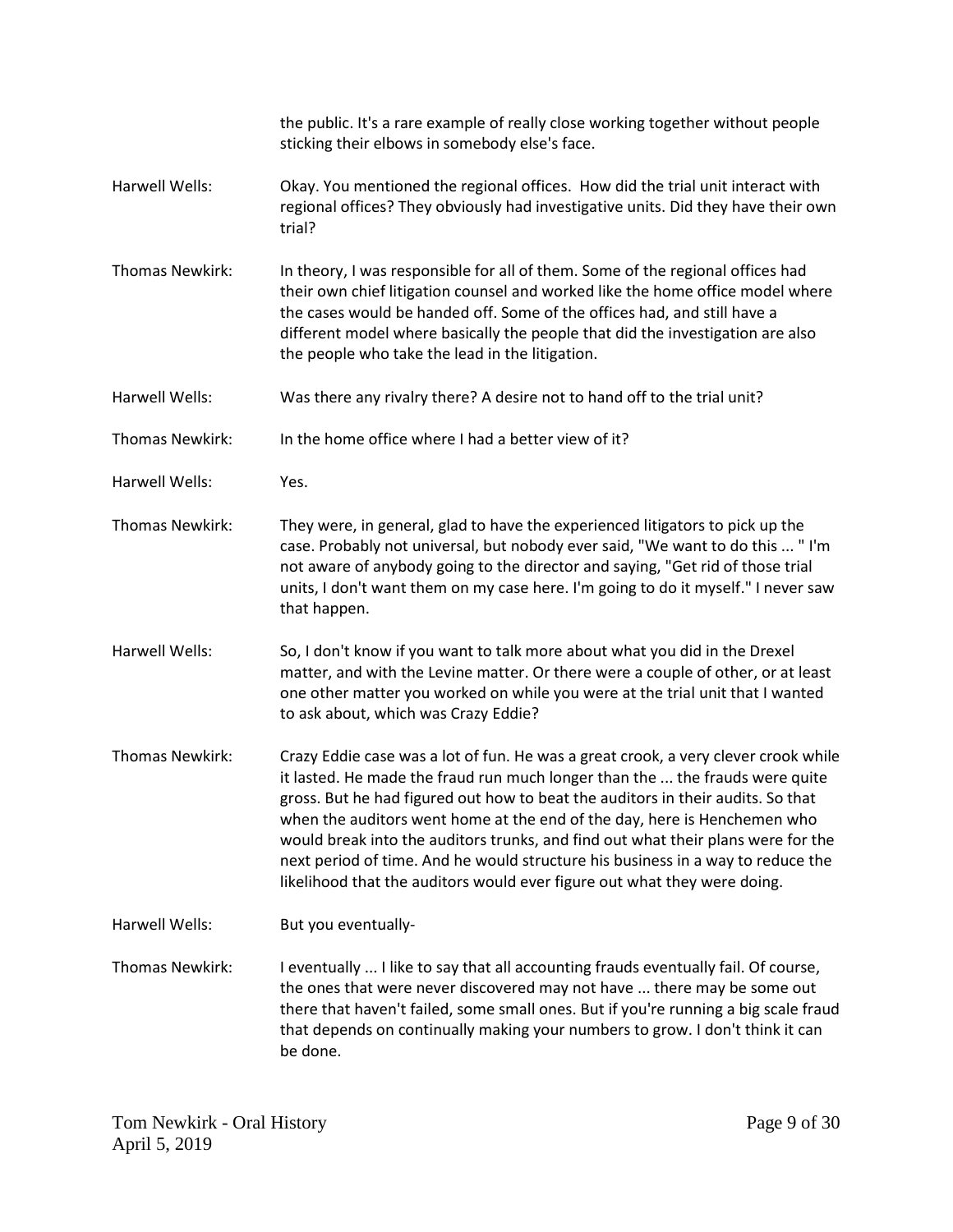Harwell Wells: So, one other thing you might have dealt with when you were at the trial unit, which is when you were hired, or I guess you departed the SEC. The SEC news release noted that you had also worked a good deal on emergency relief cases to freeze proceeds of insider trading and halt fraud. You mentioned already with Levine you went to get a TRO. So, you got a chance to litigate at some point. Thomas Newkirk: Exactly. That was the only litigation I managed really to do. They were great fun because it would be a defined period of time. I wasn't going to stay on and work personally on the day to day work of the document discovery, and all the other stuff that goes on in civil litigation. So, the investigative people would tell us that because we're doing a better job of being informed, as a trial unit, what was going on. Particularly in cases that might break quickly. Thomas Newkirk: So, you get the case, somebody on the staff side would draft the first complaint. We'd fiddle with it. We'd put together the affidavits or whatever else we'd need. Run into court and get a temporary restraining order. Most of them were ex parte. So, you had to be very careful about what you said to the judge to be accurate in what you said, and not to exaggerate because there was no other side. You knew they may show up. If they were off seat, sometimes they decided not to show up, which tells you something. But you had to be prepared that they were going to show up. Thomas Newkirk: One of the coins of the realm at the SEC was to have the judges trust you. You didn't get a second chance if you didn't preserve your integrity with the judges. So, it's really important to make sure what was said, be careful about what was said. Thomas Newkirk: Go to New York, file the case, go see the judge, tell him what you have. That was usually the end of it. Sometimes we'd go through a preliminary injunction thing. Usually you'd end up with agreeing to some sort of a stay, while the case develops. So, they're fun, I like doing it. Harwell Wells: That's interesting. I hadn't thought that maintaining your reputation with the judge, who obviously you would see again over the course of a bunch of litigation would be something particularly important for you. Thomas Newkirk: If you want ex parte relief, if the judges don't trust you, you're not going to get it. In the off-shore ones, if you don't get the emergency relief, you're trying to freeze the money here in the US. By the time you go through any process at all, the money's going to be gone. Because while you can ask the broker dealers to keep the money, they're going to say, "I can only do it if there's a court order. Otherwise, I'm going to be liable to my customer." Thomas Newkirk: So, the ability to get ex parte temporary restraining orders for the traders who were off-shore, but the money was here. It was very important.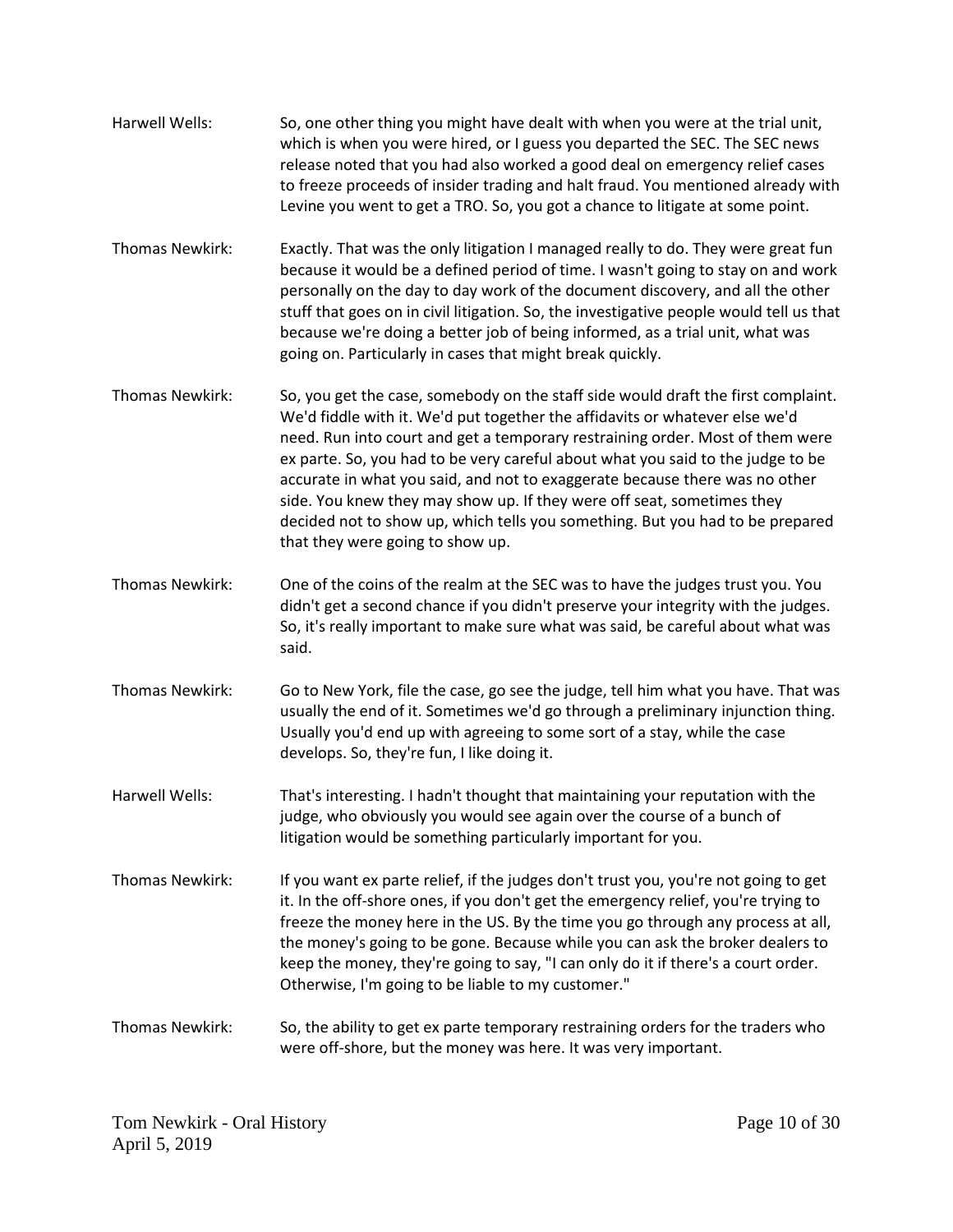| Harwell Wells:             | So, you spoke of some of the people working there at the trial unit. Did you<br>handle hiring there? Did you choose people to come into the trial unit?                                                                                                                                                                                                                                                                                                                                |  |
|----------------------------|----------------------------------------------------------------------------------------------------------------------------------------------------------------------------------------------------------------------------------------------------------------------------------------------------------------------------------------------------------------------------------------------------------------------------------------------------------------------------------------|--|
| Thomas Newkirk:            | I took some people out of the investigative side, who wanted to get more trial<br>experience. But I think most of the people came from outside.                                                                                                                                                                                                                                                                                                                                        |  |
| Harwell Wells:             | Okay. What made someone particularly good at that job?                                                                                                                                                                                                                                                                                                                                                                                                                                 |  |
| <b>Thomas Newkirk:</b>     | Very smart, good work ethic, and the ability to work and play well with others.<br>In the government, it depends on that, not on power.                                                                                                                                                                                                                                                                                                                                                |  |
| Harwell Wells:             | So, you were in the trial unit for about six years?                                                                                                                                                                                                                                                                                                                                                                                                                                    |  |
| Thomas Newkirk:            | Yes.                                                                                                                                                                                                                                                                                                                                                                                                                                                                                   |  |
| Harwell Wells:             | Are there any other major cases of litigation, or major cases you worked on that<br>come to mind? Particularly memorable, or even particularly colorful?                                                                                                                                                                                                                                                                                                                               |  |
| Thomas Newkirk:            | I think Crazy Eddie was great fun. The Levine's through the Milken thing was<br>tremendously satisfying.                                                                                                                                                                                                                                                                                                                                                                               |  |
| Harwell Wells:             | Why satisfying?                                                                                                                                                                                                                                                                                                                                                                                                                                                                        |  |
| <b>Thomas Newkirk:</b>     | Because the conduct was really bad. It did a lot of damage to the economy and<br>to the capital markets. My view was these were people that thought the rules<br>didn't apply to them. I'm a law and order guy, I think the rules apply to<br>everybody.                                                                                                                                                                                                                               |  |
| Harwell Wells:             | Okay. So, after six years you became associate director?                                                                                                                                                                                                                                                                                                                                                                                                                               |  |
| Thomas Newkirk:            | That's right.                                                                                                                                                                                                                                                                                                                                                                                                                                                                          |  |
| Harwell Wells:             | And can you talk a little about your  I'll ask two questions. First, why did you<br>wind up deciding you wanted to do something else than heading the trial unit?                                                                                                                                                                                                                                                                                                                      |  |
| Thomas Newkirk:            | Well, I done the trial unit for six years. I never managed to do what I hoped to<br>do there, which was to try cases myself. So, I thought it was time to do<br>something different. One of the associate director positions opened up. I<br>thought the investigative side, I thought that would be fun to do for a while and<br>satisfying to do for a while. To put the puzzles together, rather than try to hold<br>the puzzles together in the litigation. It was very rewarding. |  |
| Thomas Newkirk:            | In transitioning between the trial unit and the associate director position, I got<br>involved in the Prudential investigation. I think I got first involved it when I was<br>head of the trial unit. Then I continued to work on it with the people in the<br>investigative side on the Prudential case. Which is the case that I worked on<br>there, which I think I'm proudest of during my time at the SEC.                                                                        |  |
| Tom Newkirk - Oral History | Page 11 of 30                                                                                                                                                                                                                                                                                                                                                                                                                                                                          |  |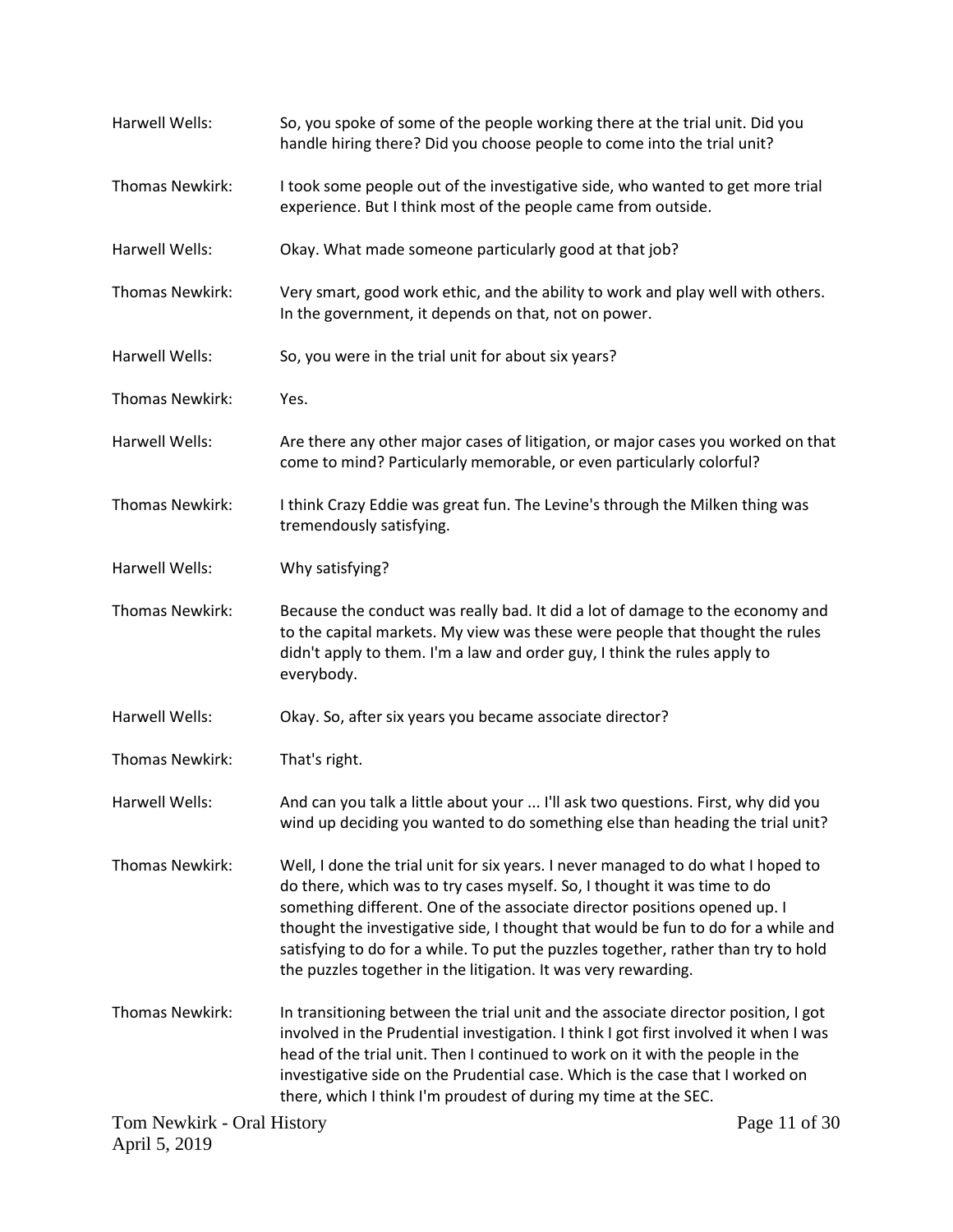| Harwell Wells:         | Let's go ahead and  I'm sorry-                                                                                                                                                                                                                                                                                                                                                                                                                                                                                                                                                                                                                        |
|------------------------|-------------------------------------------------------------------------------------------------------------------------------------------------------------------------------------------------------------------------------------------------------------------------------------------------------------------------------------------------------------------------------------------------------------------------------------------------------------------------------------------------------------------------------------------------------------------------------------------------------------------------------------------------------|
| Thomas Newkirk:        | The Prudential case involved Prudential's fraudulent sales of hundreds of,<br>billions of dollars. I think it was \$8 billion of poorly thought out, limited<br>partnerships that they sold to moms and pops. Some of it had tax benefits in<br>them. Some of them had promises of returns that were never going to happen.<br>The whole thing collapsed in '89, '90, '91, leaving retail investors with huge<br>losses.                                                                                                                                                                                                                              |
| Thomas Newkirk:        | A couple of good things came. In the Prudential case, we got them to the table<br>fairly quickly. We had the assistant director who was in charge of the day to day<br>running of the case was Jerry Eisenberg who decided, "We're going to try<br>something different with these people." They put together basically a book of<br>the key evidence which basically would have been the core evidence if the case<br>went to trial. And invited the people from prudential to come in, and said,<br>"Here's what we have, now let's talk turkey, because we've got you cold." When<br>you go through this, you're going to find out we got you cold. |
| <b>Thomas Newkirk:</b> | I think they didn't tell us they agreed, but they did agree to settle the case and<br>we ended up negotiating a settlement with them that was unique, whereby it<br>was uncapped, where they had to pay up a lot of money upfront to pay back<br>injured investors. It was uncapped and they agreed to a point, Pollock as the<br>administrator for the fund with non-reviewable discretion to decide who gets<br>paid, and how much they get paid. If they wanted to participate in the program.                                                                                                                                                     |
| <b>Thomas Newkirk:</b> | I think the first shock that he gave the company was when he decided that<br>people are going to get interest on their payments. Not just the loss for<br>investment that they made five, or six years ago. But they're going to be paid for<br>the time value of the money that they got.                                                                                                                                                                                                                                                                                                                                                            |
| Thomas Newkirk:        | Plus, he was tough and fair, in terms of measuring what people's losses were.<br>So, it ballooned to well over \$1 Billion. Drexel was on the hook to pay whatever<br>the amount was.                                                                                                                                                                                                                                                                                                                                                                                                                                                                 |
| Harwell Wells:         | Prudential.                                                                                                                                                                                                                                                                                                                                                                                                                                                                                                                                                                                                                                           |
| Thomas Newkirk:        | Prudential, I'm sorry, thank you. It's one of a few cases where investors were<br>really compensated in whole by the SEC.                                                                                                                                                                                                                                                                                                                                                                                                                                                                                                                             |
| Harwell Wells:         | I was struck by going back and looking at some documents because it's<br>interesting looking at newspaper stories where when Prudential first announced<br>this, they estimated it would cost them about \$300 Billion. Of course, it wound<br>up, as you said, cost them well over \$1 Billion. Was it the SEC's thought to get<br>Commissioner Pollock to administer this, or was that something Prudential<br>brought forward?                                                                                                                                                                                                                     |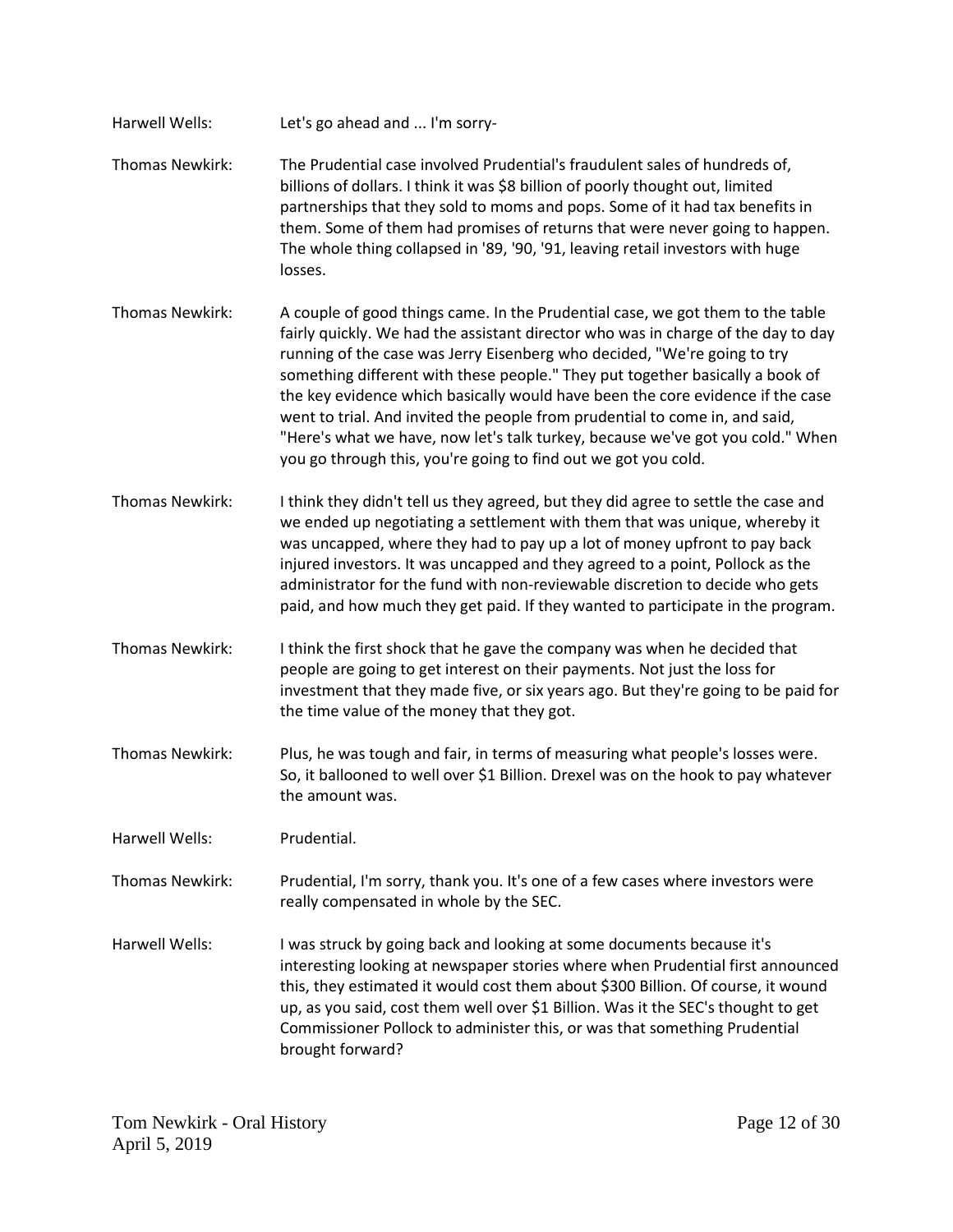| Thomas Newkirk:       | It may have come from the defense side. We were tickled pink about it, because<br>we knew his integrity and his concern for investors was unmatched. I don't<br>know, I do think that it came from the defense side.                                                                                                                                                                                                                                                                                                                                                                                                                                                                                                   |
|-----------------------|------------------------------------------------------------------------------------------------------------------------------------------------------------------------------------------------------------------------------------------------------------------------------------------------------------------------------------------------------------------------------------------------------------------------------------------------------------------------------------------------------------------------------------------------------------------------------------------------------------------------------------------------------------------------------------------------------------------------|
| <b>Harwell Wells:</b> | So, it sounds as though Prudential really stands out in your memory as a matter<br>you're particularly proud of working on.                                                                                                                                                                                                                                                                                                                                                                                                                                                                                                                                                                                            |
| Thomas Newkirk:       | Right.                                                                                                                                                                                                                                                                                                                                                                                                                                                                                                                                                                                                                                                                                                                 |
| <b>Harwell Wells:</b> | Was it the amount of it? Was it the egregiousness of Prudential's behavior?<br>Because clearly these were horrible investments for retail investors.                                                                                                                                                                                                                                                                                                                                                                                                                                                                                                                                                                   |
| Thomas Newkirk:       | Yeah, the product that they sold was bad. A lot of people bought it and saw a<br>huge number of investors. All the ones who participated in the program were<br>compensated in full. There just aren't that many SEC cases where that many<br>mom and pops get back their losses due to a securities fraud.                                                                                                                                                                                                                                                                                                                                                                                                            |
| Harwell Wells:        | Is it because the typical fraudster would have not have the money by the time<br>they got caught?                                                                                                                                                                                                                                                                                                                                                                                                                                                                                                                                                                                                                      |
| Thomas Newkirk:       | Well certainly with the pump and dumps, that's the case. With the large<br>brokerage firms, the answer is no company who knows about the Prudential<br>case, and all that would ever agree to an open-ended deal like that. I can't<br>imagine that they would. So, I think that probably is  so then you have the<br>problem of trying to figure out what the losses really are. I haven't been<br>involved in haggling like that at the SEC, but I expect there's a lot of haggling<br>going on. And they end up being some sort of compromise as to what the<br>amounts are. I don't really  the only people inside that are making the<br>sausages are going to know what the components really were, and I don't. |
| Harwell Wells:        | So, I'm curious about something. I happened to learn this about the Prudential<br>matter. But I think it's something that has become generally concerning people<br>who represented Prudential. Because the book Serpent on the Rock, which is<br>about this case, Gary Lynch was Prudential's lawyer, who in fact obviously hired<br>you to join the SEC. You're sort of in a reverse position now, in that you must<br>find yourself representing clients against people you might have known while<br>you're still on the staff.                                                                                                                                                                                    |
| Harwell Wells:        | What is it like to find yourself on the other sides of the table from people you've<br>worked alongside?                                                                                                                                                                                                                                                                                                                                                                                                                                                                                                                                                                                                               |
| Thomas Newkirk:       | That's fun too. You can be friends with people, and still be a civil, hard fighting<br>adversary against them at the same time. That's one of the nice things about<br>that law, is that you can do that. That touches a little bit on something else we<br>talked about. I think it was the revolving door. I think that people who think<br>there's something wrong with the revolving door, have it all wrong. Particularly<br>in terms of the SEC. Because the people who work at the SEC, I think leave with                                                                                                                                                                                                      |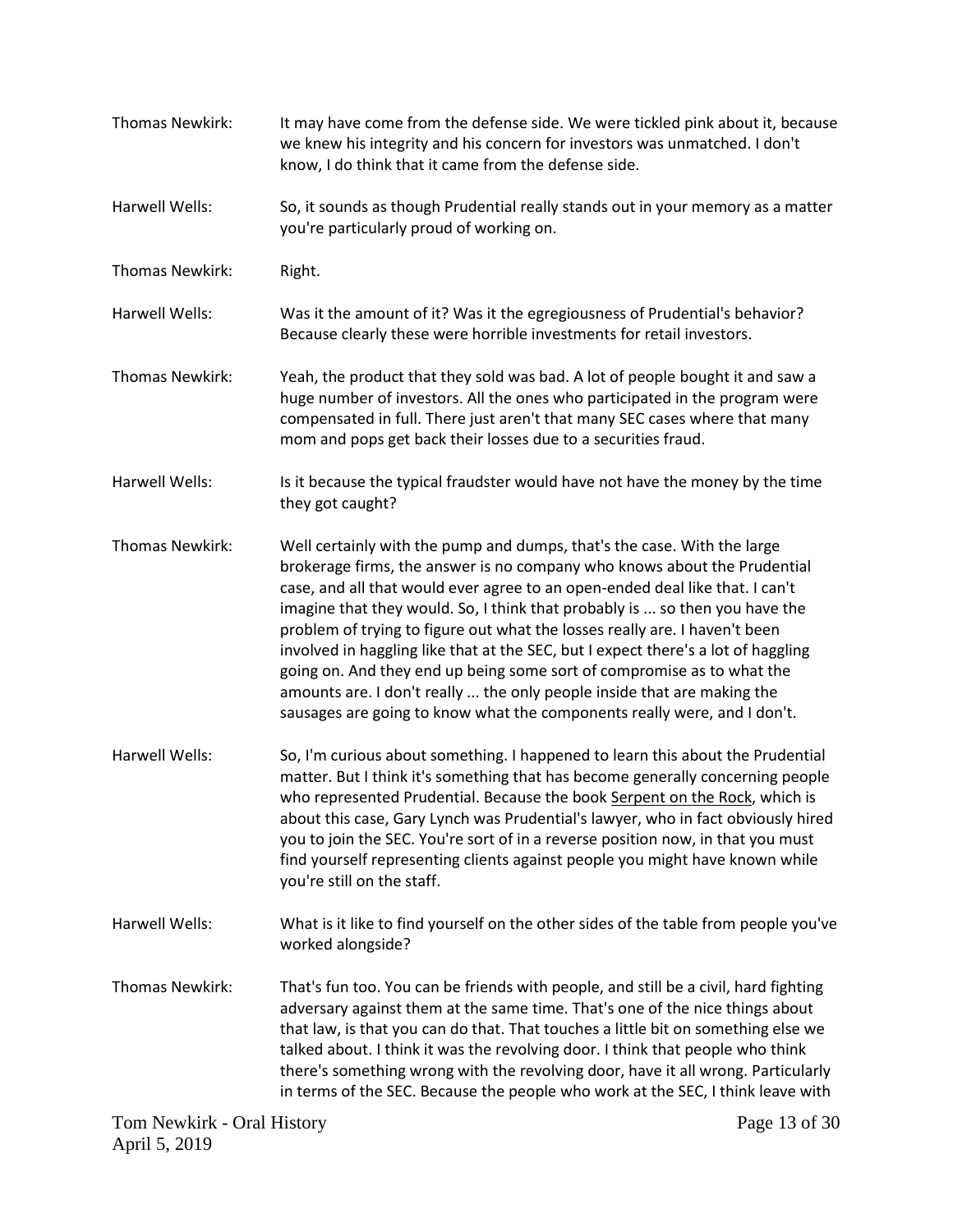the SEC ethic with them. Which doesn't mean they're not going to fight you tooth and nail. But at the same time, you know that the vast majority of the people who leave the SEC go to private practice strongly encourage their clients to comply with the law. I'm a true believer in that. I really believe that I see it, every day.

Harwell Wells: Okay. So, I want to back up for a sec. So, you become associate director in 1993. I have to ask, what was your role as associate director? Because there are accounts that say you oversaw a lot of cases. What does that actually day to day mean about your involvement in what you were doing?

- Thomas Newkirk: Well, my joke used to be ... it was to tell people my job for people working for us was to get their degree out of their way so that they could do their jobs. I had a very ... I had really brilliant assistant directors the entire time I was there. I would give them guidance. I would take a second look at what they're going to do. I would work with them to formulate plans for either for settlement, or litigation, or dropping the case as it may be.
- Thomas Newkirk: So, one of the beauties of the job is I got to pick what I wanted to work on. But my job really was to provide ... to be a check on my staff. To make sure that they aren't drinking their own Kool-Aid too much. But at the same time, to protect them from things that start getting in their way.
- Harwell Wells: Okay. So, I want to talk a little bit about setting priorities, and how you chose to pursue certain cases. I'm aware that, of course to some extent, your job would have been reactive, you've got to respond to a major case there rises. But still in conducting interviews I've found out that there's always going to be people who do pump and dump. There's always going to be insider trading. There's always going to be micro-cap fraud.

Harwell Wells: How did you distribute your resources to manage to cover both those, and the giant breaking cases? Be it at Enron or whatever?

- Thomas Newkirk: The job was to ... the enforcement divisions always try to maintain its fingers into each of the different types of ... or be active in each of the different types of violations that occur. So that people don't think, "Well, if I do this type of thing, I can get away with it." And in terms of providing opportunities from my staff, I try to give them the experience to work on each of the different types of cases that they'd have to. Because it provides something new for them to do, a new area to explore.
- Thomas Newkirk: That's how I did it. You get guidance from the chairmen, from the commissioners, from the director about new areas to focus on. Or maybe we need to spend more time focusing on this area, like that. So, you go looking for cases in that area. When I was there, it was quite a reactive thing. The joke would be that particularly when the accounting cases started that everybody would race to the early edition of The Times, and The Journal to see what was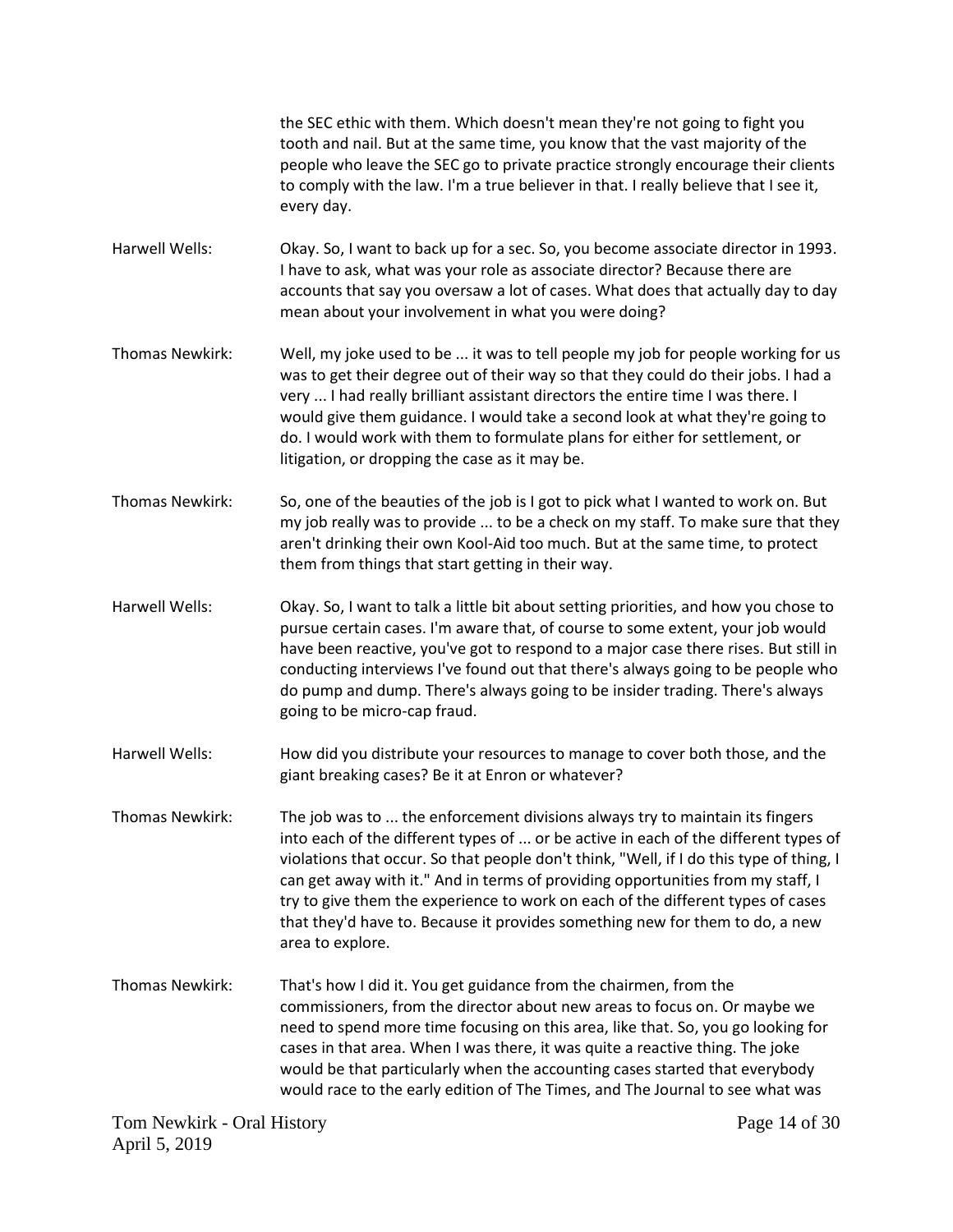going on. Because usually the default position was that people who found the case, got to keep it.

- Thomas Newkirk: So, I would go make sure I read the newspaper early every morning. I always complained that the people in New York could get The New York Times at 2:00 in the morning, get the early edition there, so they had an advantage. But that really was entrepreneurial in that sense. But again, it was reactive to what you learned what was happening. I can't think of any cases that I worked on that were significant, that were brought to me by a whistleblower, which is different now. I think they do get really good whistleblower cases. I don't recall having gotten any at the time I was there. There may have been one or two, but nothing that sticks in my memory.
- Harwell Wells: Was there ever a sense that some cases were things you sort of had to deal with because of big scandal that erupted? Whereas, in other cases you really wanted to perhaps send a message to ... there was a developing fraud in a new area where otherwise to make it clear that the SEC was paying attention to a particular issue?
- Thomas Newkirk: Absolutely. The point was to ... that's the deterrence part of it, to let them know that we're there, and we're looking. We started off with talking about insider trading stuff, and one of the things about it is we seem to see every 10 to 12 years or so, you see a burst of insider trading cases. I think that's because a lot of people involved in those cases are relatively young, and don't know the history of what happened before. So, it's important for the SEC to bring those periodic insider trading cases to remind people that the consequences of getting caught are really bad.
- Harwell Wells: Sure. So, this might be getting a little ahead of ourselves, but when you think of priorities, when you think of how you decide what you need to pursue, were those decisions that you would have discussions on within the division of enforcement? Because, as we can also discuss, each chair seems to come into the SEC with the sense that certain issues need to be dealt with. With some issues that they want to pursue. Perhaps I could ask about Chair Levitt and the numbers game, because that seemed to make a splash at the time, but also lead to a ... I won't say if it leads, but it was connected in time with accounting enforcement matters.
- Thomas Newkirk: Well Arthur raised the importance of it. But most of the accounting cases that I worked on, grew out of restatement. Eventually it fell apart. A couple of them didn't develop that way, but most of them developed out of restatement. You see the company's done a restatement. What's behind it, is it just errors, or are they frauds?
- Thomas Newkirk: For whatever reason, I think in the late 90s, we saw huge accounting cases surfacing. You have to wonder what was going on there. There's Sunbeam ... if we talked about Crazy Eddie, there's Sunbeam and then there was Waste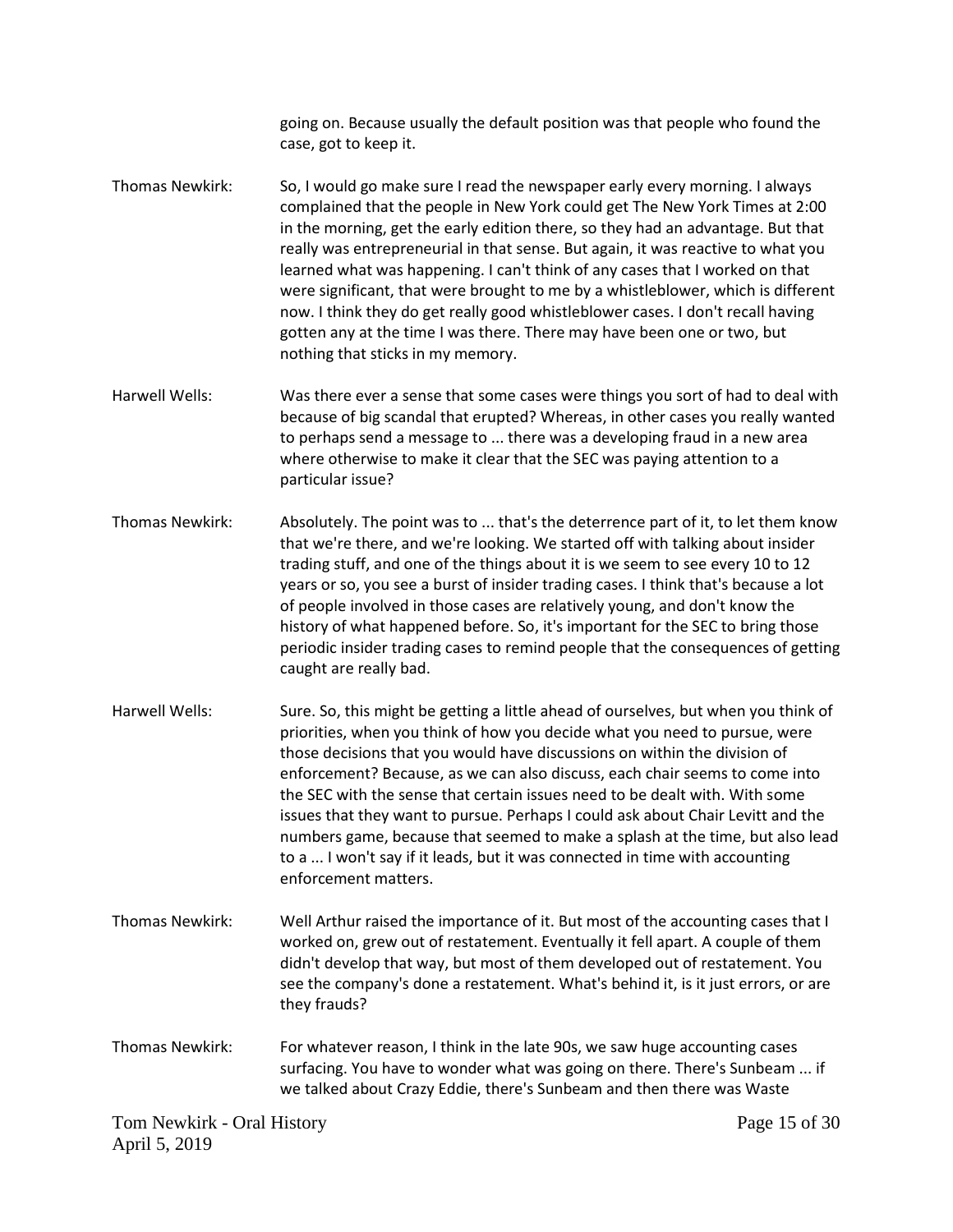|                        | Management, and Ahold and the ones I worked on, and Cendent, and Tyco, and<br>Time Warner. They were really bad conduct. And stuff that was really hard to<br>figure out. How people thought that they were going to keep  when was it<br>going to fall apart? Because each year required more finagling than the year<br>before to keep the balloon up in the air. Eventually they burst. With respect to<br>many of them, some of them we helped burst them.                           |
|------------------------|------------------------------------------------------------------------------------------------------------------------------------------------------------------------------------------------------------------------------------------------------------------------------------------------------------------------------------------------------------------------------------------------------------------------------------------------------------------------------------------|
| Harwell Wells:         | Did you ever figure out why  did you ever reach a conclusion about why<br>people would engage in accounting fraud if as you said, it would snowball into<br>something that inevitably come out?                                                                                                                                                                                                                                                                                          |
| Thomas Newkirk:        | I don't think they had that realization. I think part of it was driven because the<br>development that had taken place, and compensation tied more and more to<br>financial results. I think that put, I don't want to say pressure, because that's not<br>the right word. An inducement to engage, to make the numbers. To get their<br>bonuses, which were to be huge multiple of what their basic salary was,<br>because of the way the tax laws work.                                |
| Thomas Newkirk:        | I think that happened along with it was certain failures in the auditing firm. The<br>combination of the consulting business, and the auditing business put pressure<br>on the auditors not to be too tough. Because the firms would make the<br>profitable side of  that the auditing business wasn't very profitable. The<br>consulting business was fantastically profitable.                                                                                                         |
| <b>Thomas Newkirk:</b> | Some of the individual auditors were just corrupt. Others convinced themselves<br>that they don't need to look at things so hard. It was sort of adverting their eyes.<br>It was a serious failure. It made it possible to let the frauds run for as long as<br>they did. Many of the frauds took place in the corner office, basically. Or in the<br>executive committee people, and with top level adjustments.                                                                        |
| <b>Thomas Newkirk:</b> | If you look at them carefully, you can see what they were. Some of them were<br>more  I think of Healthsouth as being a more clever one, where basically all<br>the fraud took place in the hundreds of places where they're providing physical<br>therapy. It made it much harder to detect. It was a failure of the accounting<br>firms. Part of it, I think maybe it was a failure at the SEC too, to have not paid<br>more attention to it at the time.                              |
| Harwell Wells:         | So, I want to talk about some particular matters in minute, but when we<br>discussed this before the interview, you made an interesting comment. You said<br>the accounting fraud cases were fun, and I wonder what made them fun?                                                                                                                                                                                                                                                       |
| Thomas Newkirk:        | They were fun putting together the puzzle as to how this particular fraud took<br>place. How it was disguised. Who the people were who were involved in it. I<br>wasn't the guy who was going through hundreds of thousands of documents,<br>that part was not so fun, but the staff to its credit, they plowed through. The<br>staff would plow through that stuff, and in many cases it was done by hand<br>because electronics weren't used to the same extent that they have become. |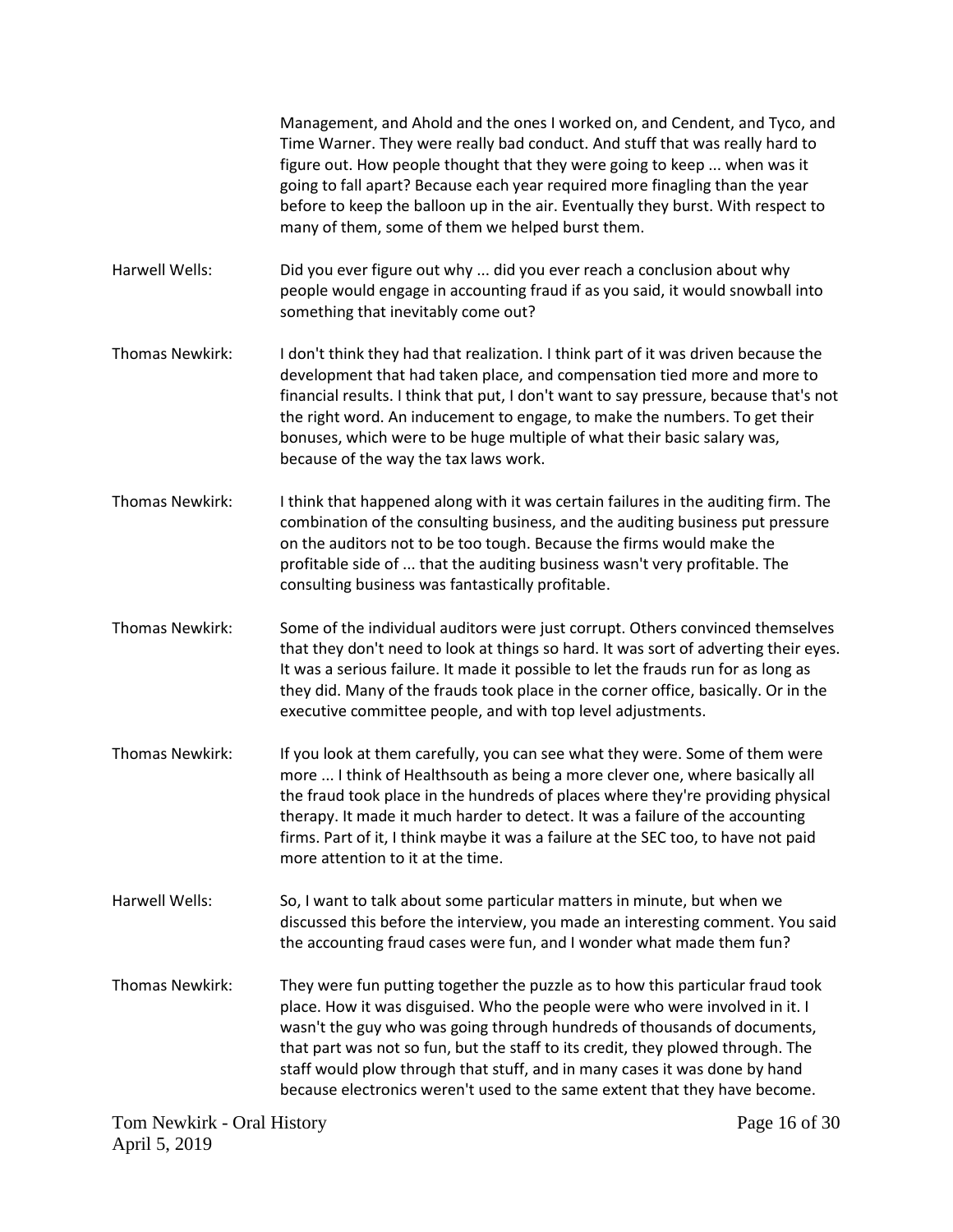Tom Newkirk - Oral History Page 17 of 30 Thomas Newkirk: Once you see the pieces and see them falling together, it was just fun. Harwell Wells: Was investigating them particularly difficult? For instance, did the lawyers in enforcement need accounting expertise? I'm also curious because what you just described about Healthsouth makes it sound like an incredibly complicated scheme to put together. Thomas Newkirk: It was an incredibly complicated scheme to put together. Like all, it eventually fell apart. I'm sorry, what was the question again? Harwell Wells: I was asking how the actual investigations went. Because some like Healthsouth must have been very difficult to actually find the particular pieces to put together. How you would supervise or oversee-Thomas Newkirk: It required a lot of ... that wasn't one of my cases, but my belief is eventually it became a cooperating witness who helped put it together. It was complex enough so that you may recall that the district judge ... the SEC sought a preliminary junction against them. And the district judge in Alabama denied it, which I think didn't reflect well on her, but it reflected also on how complex the scheme was there. Harwell Wells: Let me ask about a few of the particular cases, and one colorful case to start with is Tyco. Thomas Newkirk: Tyco, the most interesting thing about Tyco is how ... and what was unusual about it was how it got started. Because this didn't come from a restatement, and it didn't come from an article in the Wall Street Journal that somebody was raising questions about Tyco's accounting. It came to me because I got a call from my friend John Moscow who was, I think the deputy district attorney in New York. He called and he said, "I want to come down with Bob Morgan and have breakfast with you." I said, "Sure." Thomas Newkirk: He came down and he said, "We're doing an investigation of Kozlowski. It's a tax case based on his avoiding sales taxes on the art he bought. That he sent empty boxes to New Hampshire where there's no sales tax, and hung the art up in his apartment in Fifth Avenue." But in the course of that, issues came up about his misappropriation of funds from the firm, and about some of their accounting issues. They said, "We don't have the resources to do this. We need your help. Pretty, pretty, pretty please we'll bring this case to you, but you have to agree not to take this case to your friends over at the US Attorneys office, because they'll steal the case from us." Thomas Newkirk: Morganthau or Moscow said, "These guys are going to go to jail, and they're going to go to a state penitentiary. That's a suitable outcome for these people. So, would you agree with us?" And I agreed. I said, "I can't do it myself, I got to go to the director." I talked to the director about it, and the director said, "Yeah, have at it." That's how the case began.

April 5, 2019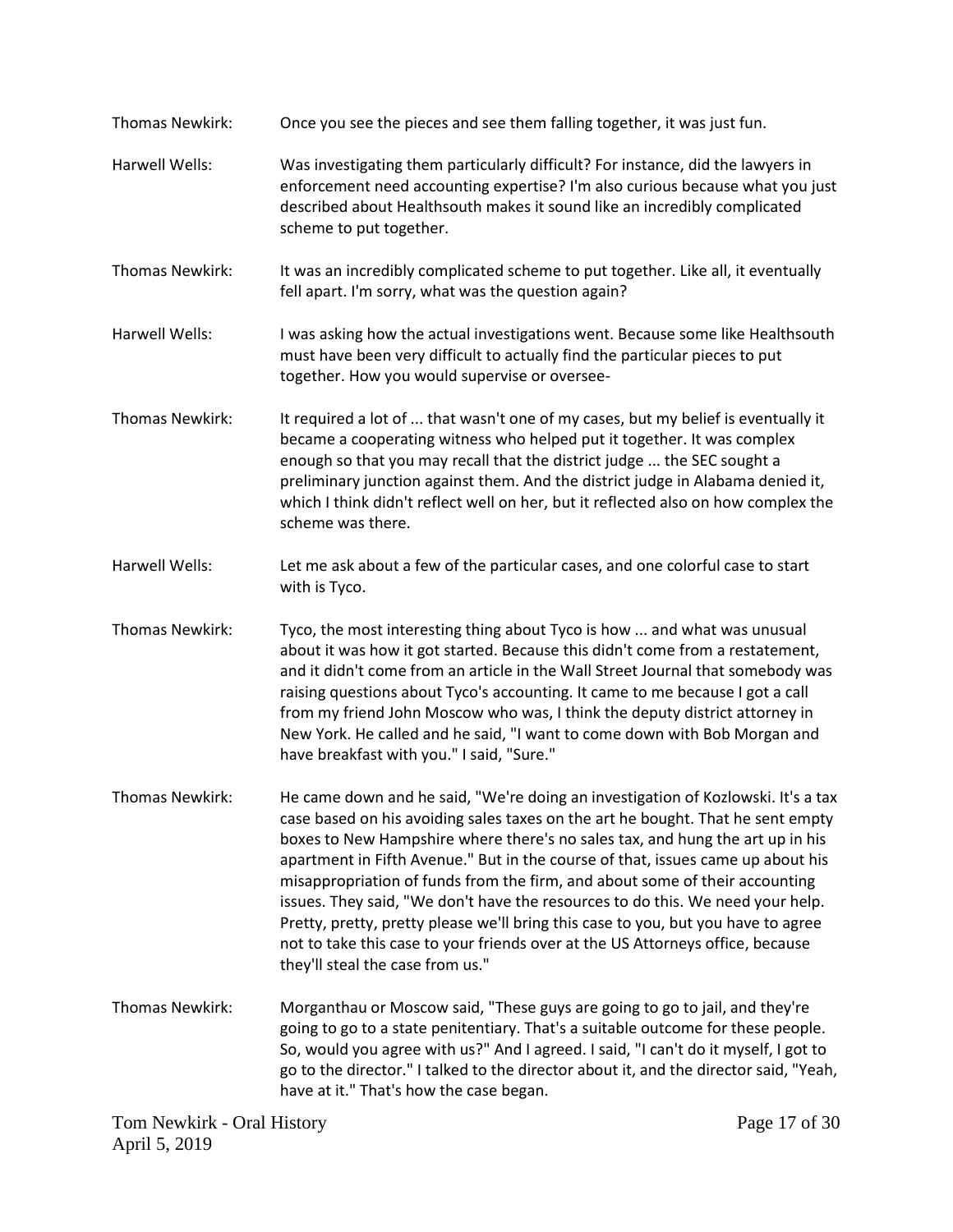| Thomas Newkirk:        | It too was a very complicated case involving stuff that could be without a red<br>face describing some of the issues as being not so clear. So it took a lot of work<br>to  some of the stuff was clear. Bribe to a director, for example, is pretty<br>straight up. I think Jim Walsh ended up pleading to a case, pleading to a felony<br>in state court. But some of it was very hard to put together. It wasn't concluded,<br>it was wrapped up after I left. But the case was, as we would describe, was in<br>the can at that time. It was just getting it filed, then negotiating the settlement. |
|------------------------|----------------------------------------------------------------------------------------------------------------------------------------------------------------------------------------------------------------------------------------------------------------------------------------------------------------------------------------------------------------------------------------------------------------------------------------------------------------------------------------------------------------------------------------------------------------------------------------------------------|
| Thomas Newkirk:        | So that was really a hard case to put together. Just because it had a lot of<br>different moving parts in it as well. Which ones were  and at that point, the<br>staff were getting tips from people, any of which were plausible, many of which<br>were plausible and didn't work out. Some of them turned out to be very<br>valuable. That's one of the things that's made it hard to pull the case together.                                                                                                                                                                                          |
| Harwell Wells:         | In the sense that you had to work throughout all the tips and were not sure-                                                                                                                                                                                                                                                                                                                                                                                                                                                                                                                             |
| <b>Thomas Newkirk:</b> | I had to work through all the tips and not to leave something that was important<br>to side. And also putting the core case together as well. There were difficult<br>issues. Some of the issues were difficult.                                                                                                                                                                                                                                                                                                                                                                                         |
| Harwell Wells:         | What about the Sunbeam case? Chainsaw Al Dunlap had gotten himself,<br>perhaps a lot like Kozlowski had gotten himself a lot of publicity.                                                                                                                                                                                                                                                                                                                                                                                                                                                               |
| Thomas Newkirk:        | Had gotten himself a lot of publicity. You know, here was a guy who built this<br>great reputation at Scott, which he was never caught for. He went and did the<br>same thing at Sunbeam basically. Making acquisitions, creating huge reserves in<br>the course of the acquisitions and then bleeding the reserves back into earnings<br>as time went by to boost the earnings. It was completely bogus.                                                                                                                                                                                                |
| Thomas Newkirk:        | He managed to do it before at Scott and wasn't caught, at least that's my belief.<br>He did the same thing at Sunbeam, and he did get caught because it just<br>became unmanageable. To their credit, the auditors did eventually figure it out.<br>The company got rid of him, got a reasonable settlement for the case. The case<br>with him was a fight. Eventually we ended up settling that case too, with the<br>help of a mediator. And showing that we were prepared to go to trial, let's call<br>your first witness.                                                                           |
| Harwell Wells:         | Why was it such a fight?                                                                                                                                                                                                                                                                                                                                                                                                                                                                                                                                                                                 |
| <b>Thomas Newkirk:</b> | It was in his nature.                                                                                                                                                                                                                                                                                                                                                                                                                                                                                                                                                                                    |
| Harwell Wells:         | Okay.                                                                                                                                                                                                                                                                                                                                                                                                                                                                                                                                                                                                    |
| Thomas Newkirk:        | That's my take on it. I subsequently seen what's really interesting that before he<br>got to Scott, he had done something at a paper company in upstate New York<br>that failed after he left. That was never discovered by the head hunters that                                                                                                                                                                                                                                                                                                                                                        |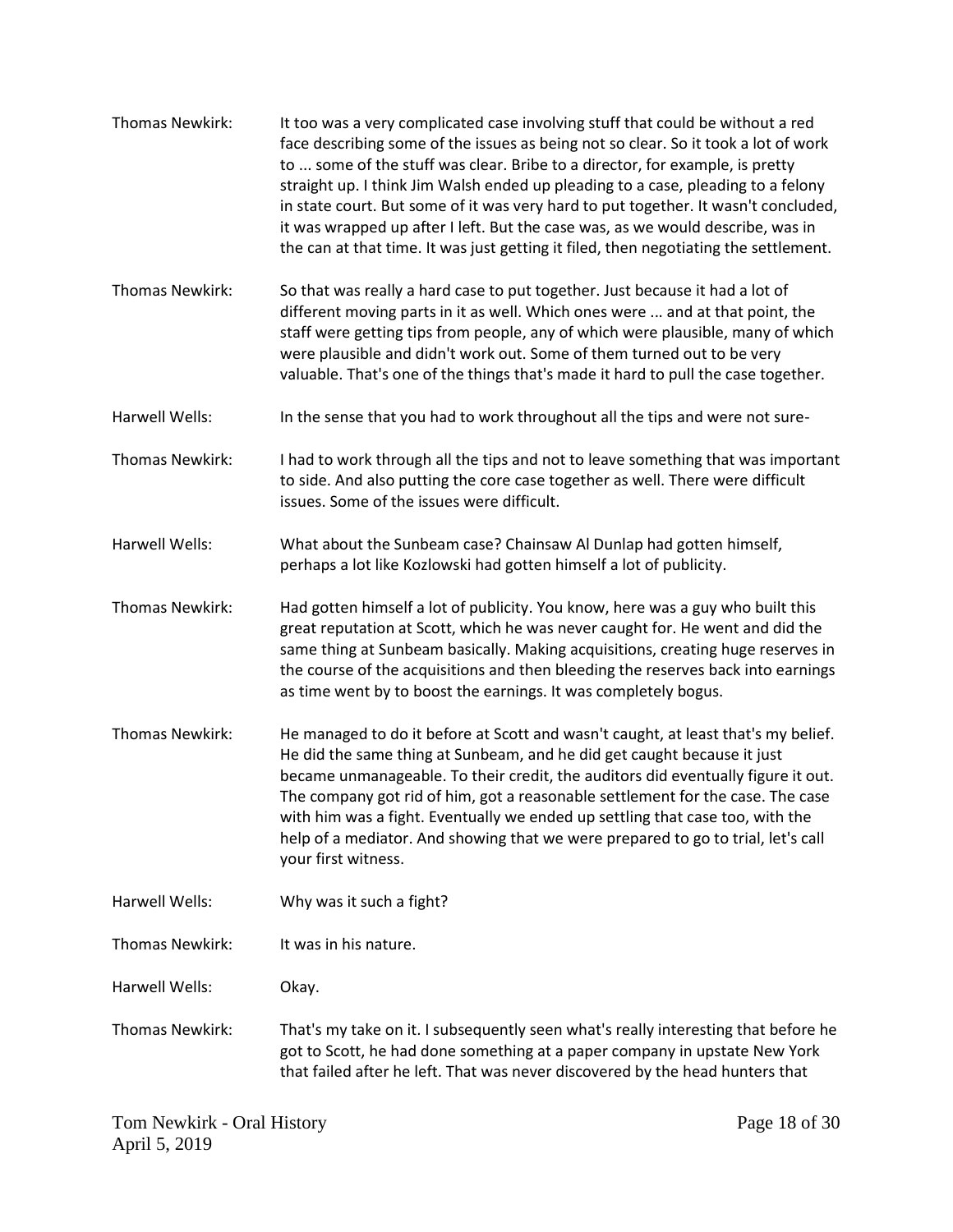|                 | placed him first at Scott, then at Sunbeam. I just learned that in preparing for<br>this conversation.                                                                                                                                                                                                                                                                                                                                                                                                                                                                                                                     |
|-----------------|----------------------------------------------------------------------------------------------------------------------------------------------------------------------------------------------------------------------------------------------------------------------------------------------------------------------------------------------------------------------------------------------------------------------------------------------------------------------------------------------------------------------------------------------------------------------------------------------------------------------------|
| Harwell Wells:  | Yes.                                                                                                                                                                                                                                                                                                                                                                                                                                                                                                                                                                                                                       |
| Thomas Newkirk: | He had a history before he got to Scott, that was not disclosed to the head<br>hunters who placed him. Or at least that's the story that I read in preparation<br>here.                                                                                                                                                                                                                                                                                                                                                                                                                                                    |
| Harwell Wells:  | Okay. So, I want to talk about Waste Management. Both because it was an<br>interesting case in itself, and because it related, and Anderson was connected. It<br>seemed to be two parts to that. So, I wonder if you could start by talking a little<br>bit about the Waste Management case?                                                                                                                                                                                                                                                                                                                               |
| Thomas Newkirk: | Waste Management was just the grossest type of accounting fraud. The thing<br>that sticks in my head is with respect to their dumpsters and one of the ways<br>they boosted their numbers was with respect to their depreciating assets. They<br>all became more valuable, the more they used them, the more valuable they<br>became. So that the scrap value became much greater for a beat up dumpster,<br>or for a truck that had gone 200,000 miles, and was falling apart on the street.<br>They kept every year that the terminal value became more valuable. The more<br>they used it, the more valuable it became. |
| Thomas Newkirk: | There are a lot of other frauds that took place at Waste Management too, but<br>that's the one that struck me as the grossest one, and one that should have<br>been so easy for the accountants to catch. In fact, the accountants, to their<br>shame, the accountants did catch onto it eventually. But instead of doing what<br>accountants are required to do, which was at that time to stop it. To require a<br>restatement or to resign.                                                                                                                                                                             |
| Thomas Newkirk: | The people at Anderson, including people in the national office, came to an<br>agreement with the firm about how the firm would come into compliance with<br>GAAP over a period of years. Unheard of. In other words, Anderson agreed to<br>provide false opinions, not only for the year in which they discovered it, but<br>over future years until at some date in the future, and I forget what the end<br>date was, Waste Management would be in compliance with GAAP. We call it the<br>joke about they were going to do a creeping compliance.                                                                      |
| Thomas Newkirk: | So that lead to not just the audit partner on the case, but this involved a<br>national office. The people in a national office who were the real guardians for<br>GAAP. They're the technical experts. It just shocked everybody. That's what led<br>to the conclusion that this isn't the case of one or two auditors who are off the<br>reservation, but you're dealing with a firm that has a bad corporate culture.                                                                                                                                                                                                   |
| Harwell Wells:  | The firm being Anderson?                                                                                                                                                                                                                                                                                                                                                                                                                                                                                                                                                                                                   |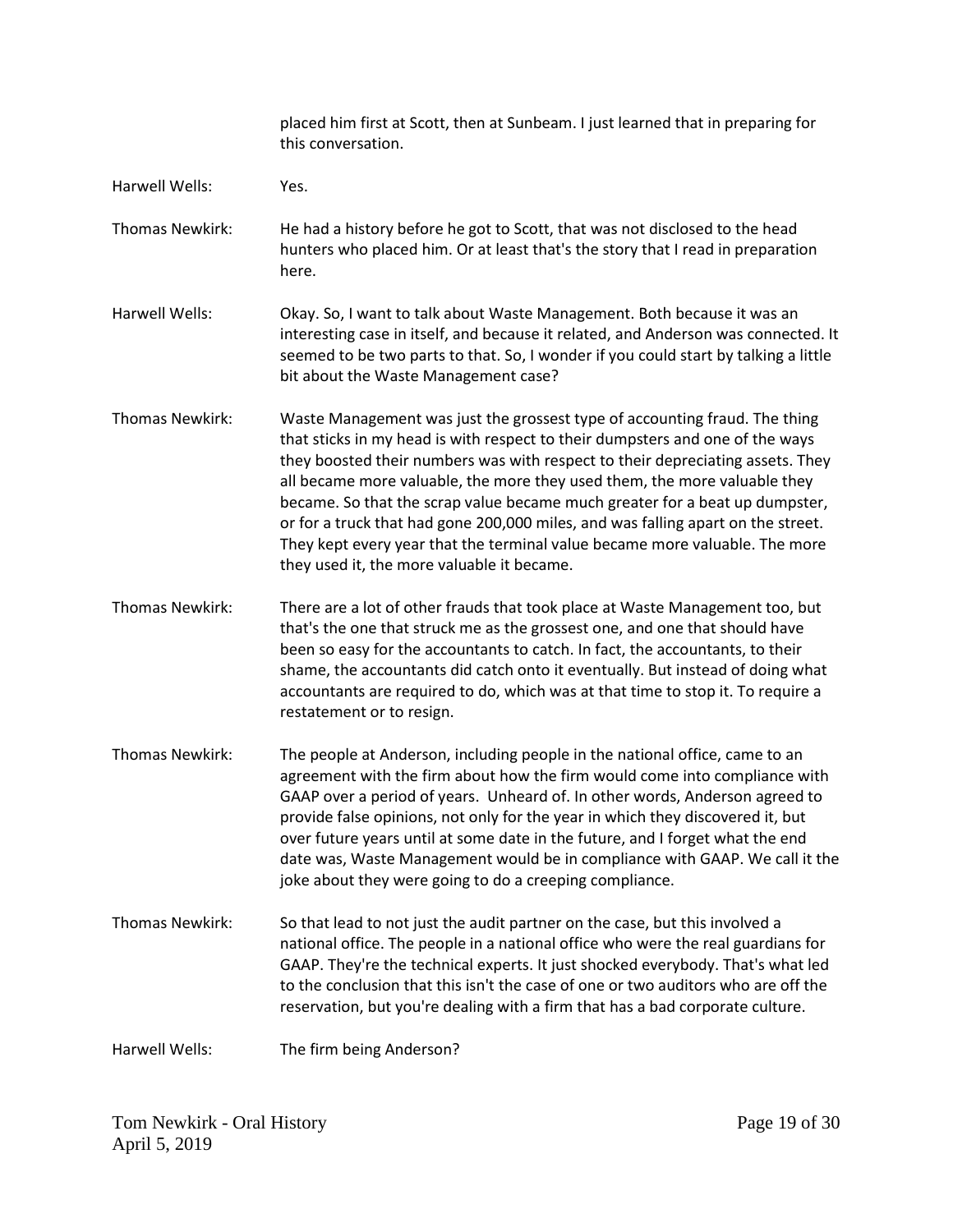Tom Newkirk - Oral History Page 20 of 30 Thomas Newkirk: The firm being Anderson. Here were gatekeepers who didn't mind the gate. When they found the gate open, didn't close it. That's why we decided that the only appropriate remedy was going to be to charge the firm. The settlement discussions lasted forever. Eventually we had a couple of false starts. Kevin O'Rourke was our bulldog trial lawyer who's been assigned to the case. Thomas Newkirk: I think several times we pulled him back from the airport on his way to Chicago to file the case. We eventually settled the case. The sad case about the Anderson case was that they didn't learn the lesson from it. Because after that, they had the Enron case. Again, something that ... well, you saw how that played out. Harwell Wells: Yes, I think everyone did. So, I think you've answered this question some already, but there must have been other cases where you had to weigh accounting fraud cases, to what extent do we hold the individual accountants responsible? To what extent do we hold the firm responsible? How did you wind up ... what questions would you ask when you were trying to decide a case, a matter like that? Thomas Newkirk: Well, the model that was in place, mostly, was that if it was just the audit team that were involved in it, the appropriate remedy was just to sue them. And not to, even though respond to their superior that you could have brought the cases against the firm. But the belief was that it was not desirable to do so. Thomas Newkirk: The decision to sue Anderson, the firm, that wasn't ultimately my decision. That was the director's decision. Harwell Wells: Sure. Thomas Newkirk: Or it required at least his approval. It wouldn't surprise me at all if he hadn't discussed it with the chairman before bringing that case. Again, because of the importance. There's a tension there, because these are important people for the market. You need to use judgment in what you do in that area. Particularly because there are so few of them. Thomas Newkirk: So that was the model, but the model was also that if the firm itself, if people in the home office were involved in it, the default position would be that the firm itself is going to have to take some consequences too. As the cases go by, if you looked really carefully at all the cases that have taken place over time, you probably can't perfectly fit each on into a box, at least from the outside. And they're all settled. In every settlement there are things that went on in the settlement negotiations, and trade-offs that aren't visible outside the people who are involved in it. I think that's probably still the model. Harwell Wells: So, I assume there was some intention, or correct me if I'm wrong, there was some intention to send a message to the accounting profession as a whole through these settlements and litigation.

April 5, 2019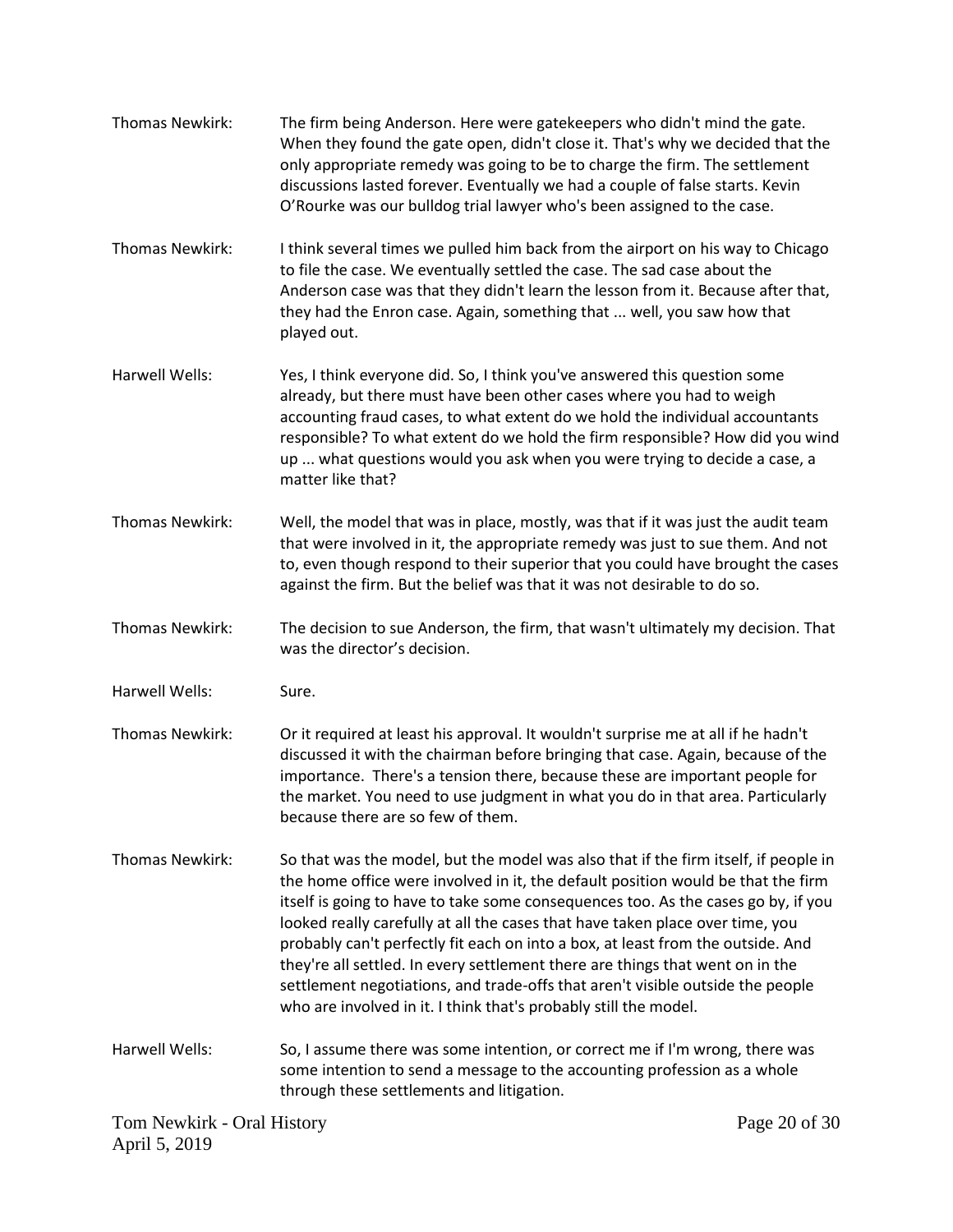| Thomas Newkirk:                             | I think that it was a shot across the bow of the firms themselves that they<br>needed to pay more attention to what they auditing partners were doing. And<br>allowing the home office to be involved in an ongoing fraud was completely<br>unacceptable. There's no excuse that they could ever have made that would<br>have convinced me, my staff, the director, the commissioner, that it's best to<br>apply our prosecutorial discretion and not go against the firm.                                                                                                                                                                |               |
|---------------------------------------------|-------------------------------------------------------------------------------------------------------------------------------------------------------------------------------------------------------------------------------------------------------------------------------------------------------------------------------------------------------------------------------------------------------------------------------------------------------------------------------------------------------------------------------------------------------------------------------------------------------------------------------------------|---------------|
| Harwell Wells:                              | Do you think it was successful in that sense?                                                                                                                                                                                                                                                                                                                                                                                                                                                                                                                                                                                             |               |
| Thomas Newkirk:                             | Not for Anderson. I think so. Although there are a lot of terrible frauds that took<br>place after that where the auditor should have caught them. I think that the<br>creation of the peekaboo -- they hate that term --                                                                                                                                                                                                                                                                                                                                                                                                                 |               |
| Harwell Wells:                              | PCAOB                                                                                                                                                                                                                                                                                                                                                                                                                                                                                                                                                                                                                                     |               |
| Thomas Newkirk:                             | PCAOB, yes, in polite company. The fact that their audits are being audited.<br>And the creation of their auditing standards has been very successful.                                                                                                                                                                                                                                                                                                                                                                                                                                                                                    |               |
| <b>Harwell Wells:</b>                       | I think those are some of the major cases that occurred while you were serving<br>as associate director. You also mentioned the Ahold case.                                                                                                                                                                                                                                                                                                                                                                                                                                                                                               |               |
| Thomas Newkirk:                             | That's another big accounting case. Well, that takes us into our conversation<br>about penalties for public companies.                                                                                                                                                                                                                                                                                                                                                                                                                                                                                                                    |               |
| Harwell Wells:                              | Yes, maybe we can talk about Ahold and then lead into that.                                                                                                                                                                                                                                                                                                                                                                                                                                                                                                                                                                               |               |
| Thomas Newkirk:                             | After we got the remedies act, the staff gave mindful attention to what to do<br>with that remedy with respect to public companies where ultimately the injury<br>is going to be to  the investors. Whether the investors who were originally<br>defrauded, or whether that had been a turnover. Basically, it was punishing the<br>victims.                                                                                                                                                                                                                                                                                              |               |
| <b>Thomas Newkirk:</b>                      | The view was, lead by the director at the time, was  and the consensus that<br>the senior management agreed to  unless the firm profited from the<br>accounting errors, it was not appropriate to impose a penalty on the firm. With<br>an exception. An exception being if the firm didn't cooperate fully with the<br>investigation and take the appropriate  what the staff believed to be the<br>appropriate remedial steps to cure the problem, then a penalty would be in<br>order. You aren't being penalized for the accounting error, you're being<br>penalized for what you did after what you did. That line held pretty well- |               |
| Harwell Wells:                              | And as I understand you had conversations in the division of what was<br>appropriate?                                                                                                                                                                                                                                                                                                                                                                                                                                                                                                                                                     |               |
| Thomas Newkirk:                             | We had a meeting with the senior enforcement staff, in one of the conference<br>rooms with the director presiding, and we discussed the issue of how to deal<br>with these things. That was the conclusion we reached.                                                                                                                                                                                                                                                                                                                                                                                                                    |               |
| Tom Newkirk - Oral History<br>April 5, 2019 |                                                                                                                                                                                                                                                                                                                                                                                                                                                                                                                                                                                                                                           | Page 21 of 30 |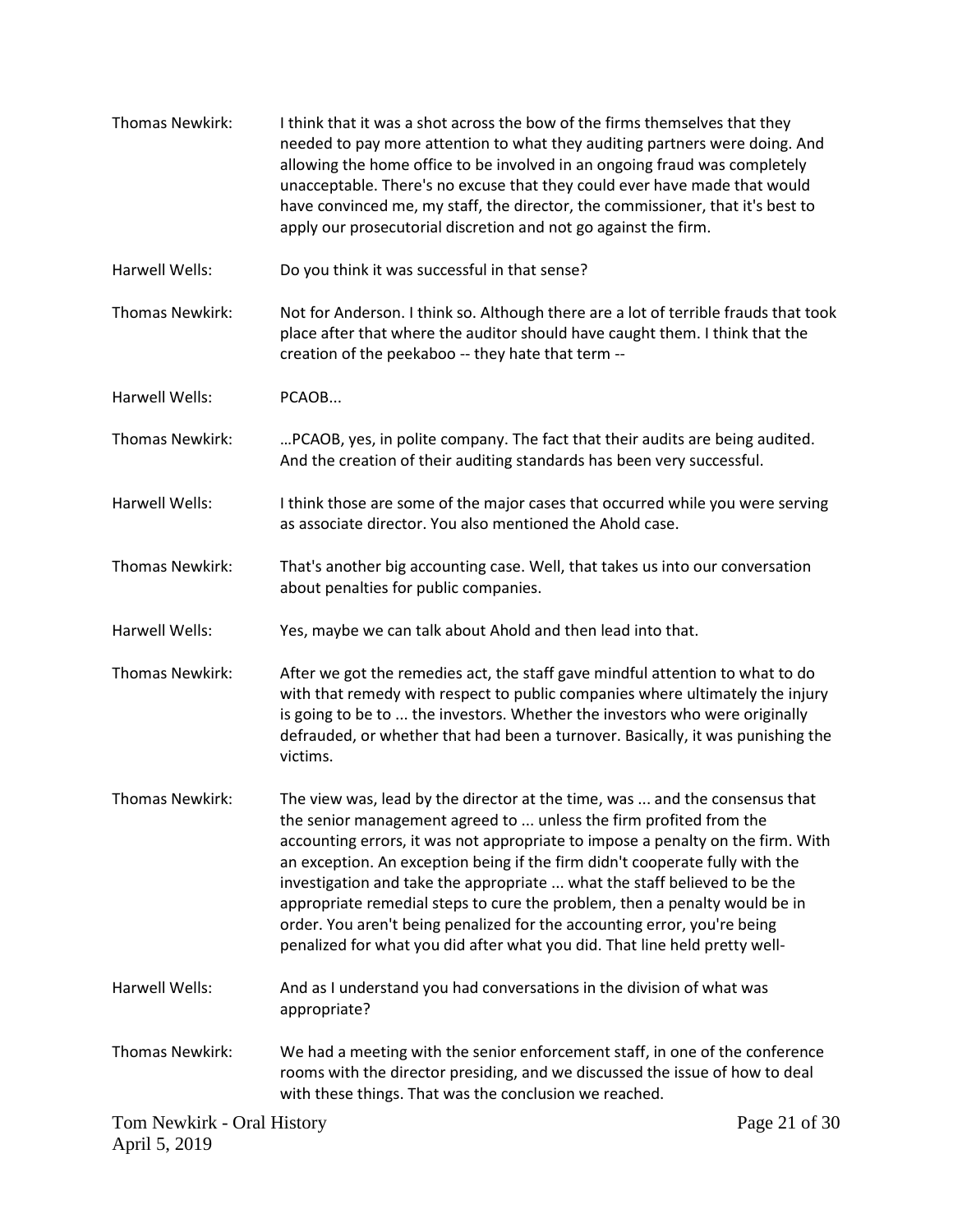- Thomas Newkirk: I think the first big penalty cases, bit at the time, more than \$1 Million were either the Lucent or the Xerox case. Again, I believe that the litigation release at a press release that went with them, mentioned or didn't mention cooperation. Or may even have mentioned a lack of corporation, and that's why the penalty was being imposed.
- Thomas Newkirk: Well that didn't hold, and the pressure was, "What are you doing to the firm? They did this terrible stuff, why aren't you punishing them more?" And losing sight of the fact of who's really being punished?
- Thomas Newkirk: So eventually it grew and got, in my view, completely out of control, so that for example, by the time I left in the Shell case, at that time it was a huge penalty. Might have been more than \$100 Million. I still, and the director agreed with me, in the Ahold case we got the ... they turned themselves inside out. They got rid of all the people and everything we asked them to do in the course of the investigation. We commissioned them to do a lot of work. We were satisfied with the work they did for us.
- Harwell Wells: What did you ask them to do?
- Thomas Newkirk: They waived the attorney client privilege; they conducted an internal investigation. We basically got the whole investigation. When we wanted them to go out and look at something else, they went out and looked at something else and they came back with it. Sometimes there was something there, sometimes there wasn't.
- Thomas Newkirk: This was in the fairly early days of basically deputizing the company. There were other examples that preceded that. We didn't invent that model. That was in place. But we exploited it to the hilt. They did their part too. As a result, we decided, my assistant director and I, we decided this is a good example to make the point that there really is a benefit for cooperation, and we didn't put a penalty on them.
- Thomas Newkirk: One of my friends called me after I said who would pay the penalty. He called me and he said, "What are you doing? My client paid all this money here and the people in this case didn't pay anything. How am I going to explain it to them?" I said, "Explain to them by the cooperation that they got." And that was the end of that conversation. But it was an interesting phone call to get.
- Harwell Wells: Did you find subsequently that the company sort of got the message? They knew cooperation was going to buy them ... well, not buy them, but cooperation was going to make it easier on them?
- Thomas Newkirk: I think before the Ahold case, the Seaboard order came, where the commission set forth the factors that it would consider in imposing penalties on public companies. That was carried on again later in early 2000's, I think it was in the early 2000's, maybe later than that, where Khuzami gave a speech where he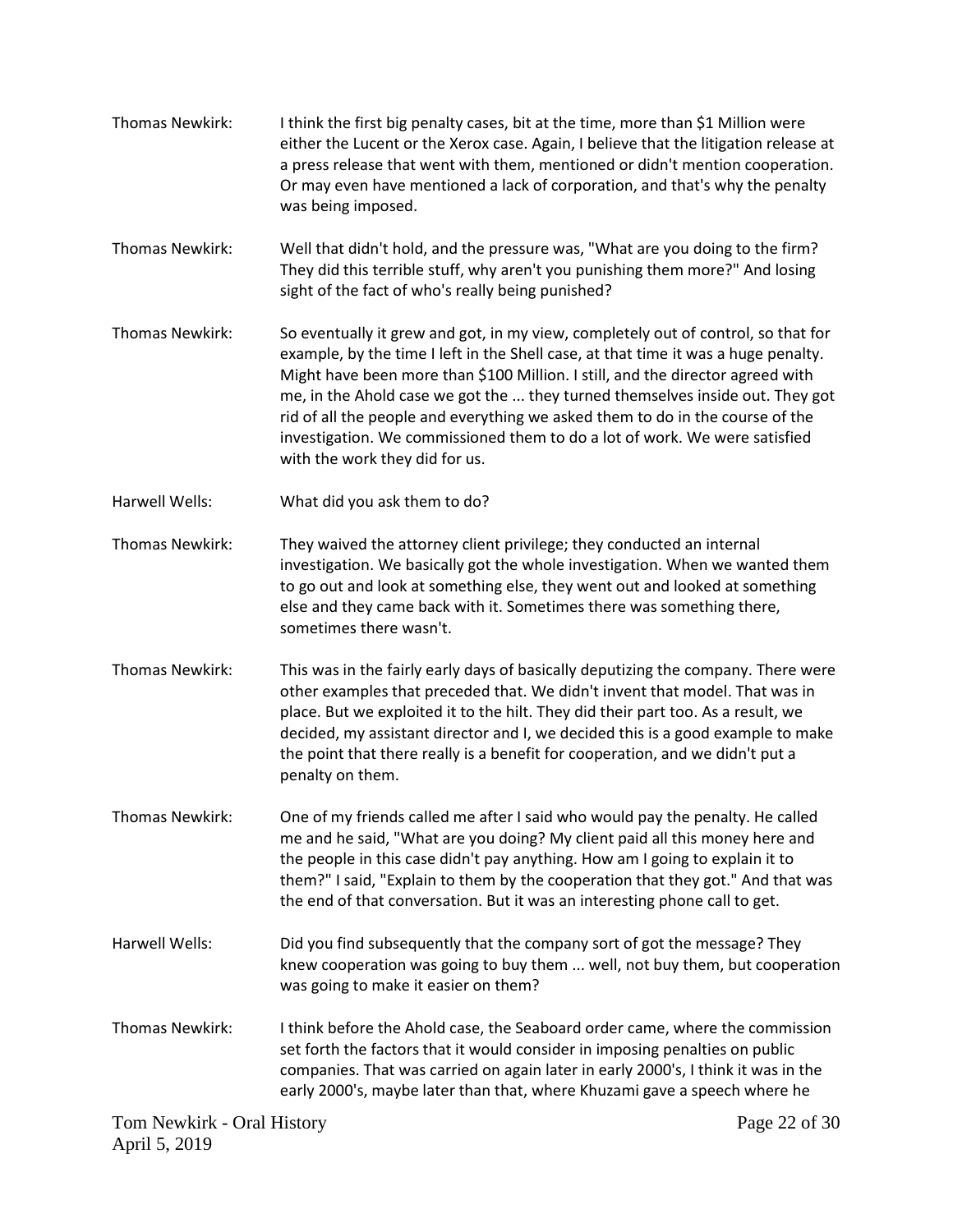Tom Newkirk - Oral History April 5, 2019 Page 23 of 30 said basically here are the factors we look at in imposing penalties in these cases. Thomas Newkirk: The evidence of honoring those standards is not clear to the people on the outside, not clear to me. I think that the criticism from the Hill and from the press about not imposing fines on public companies is very hard to resist. Thomas Newkirk: There are arguments that can be made for penalties for public companies for violations. After all, it is the entity. But if you look past the entity and see what it really is, I'm a subscriber to the Seaboard order. Harwell Wells: So, bringing up remedies is interesting because you did see an extraordinary -during your tenure, and I guess immediately before -- an extraordinary series of steps which gave the SEC a great many more tools than it possessed frankly during most of its history. There was a 1984 Insider Trading Act. The Remedies Act in 1990, Seaboard I think you've already covered this a little. But I guess my first question would be when you actually joined the staff, what remedies did you actually have at hand? What tools did you have? Thomas Newkirk: The remedy was for regulated entities. There was an administrative proceeding process where you could borrow somebody from the industry, a very powerful tool. With respect to public companies, it was a statutory injunction of so called "obey the law" injunctions. Then disgorgement in some cases. Thomas Newkirk: By the time I arrived there, outside of insider trading cases, disgorgement was sometimes sought, and sometimes was as consistently sought as it developed. It developed into a standard tool in every case where there was a benefit that the defendant obtained. Thomas Newkirk: The "obey the law" injunction, the real remedy was for public companies, wasn't being ensuring they obey the law, they had to obey the law anyway. The threat of contempt for violating it, the commission never brought those because they had to do the same thing to bring a contempt case as you have to to bring the new case from the start. So, there's no reason doing that. Thomas Newkirk: So, the real tool was, of course, the reputational harm to the firm. Which firms took very seriously. If you're in the market, having a reputation for violating the security laws is not good for you in the market. Harwell Wells: Did you find that as you got more tools to deploy against companies, or individuals, that it had actually changed their behavior? Or did it change the way you approached your work in enforcement? Thomas Newkirk: If it's changed the behavior, it's in a way that's too small to ... the samples are too small to measure. Particularly in a public company, it's individuals who commit the violations. The fact that they may face a penalty as well as a disgorgement, or an injunction. I don't the extent to which they ... I don't think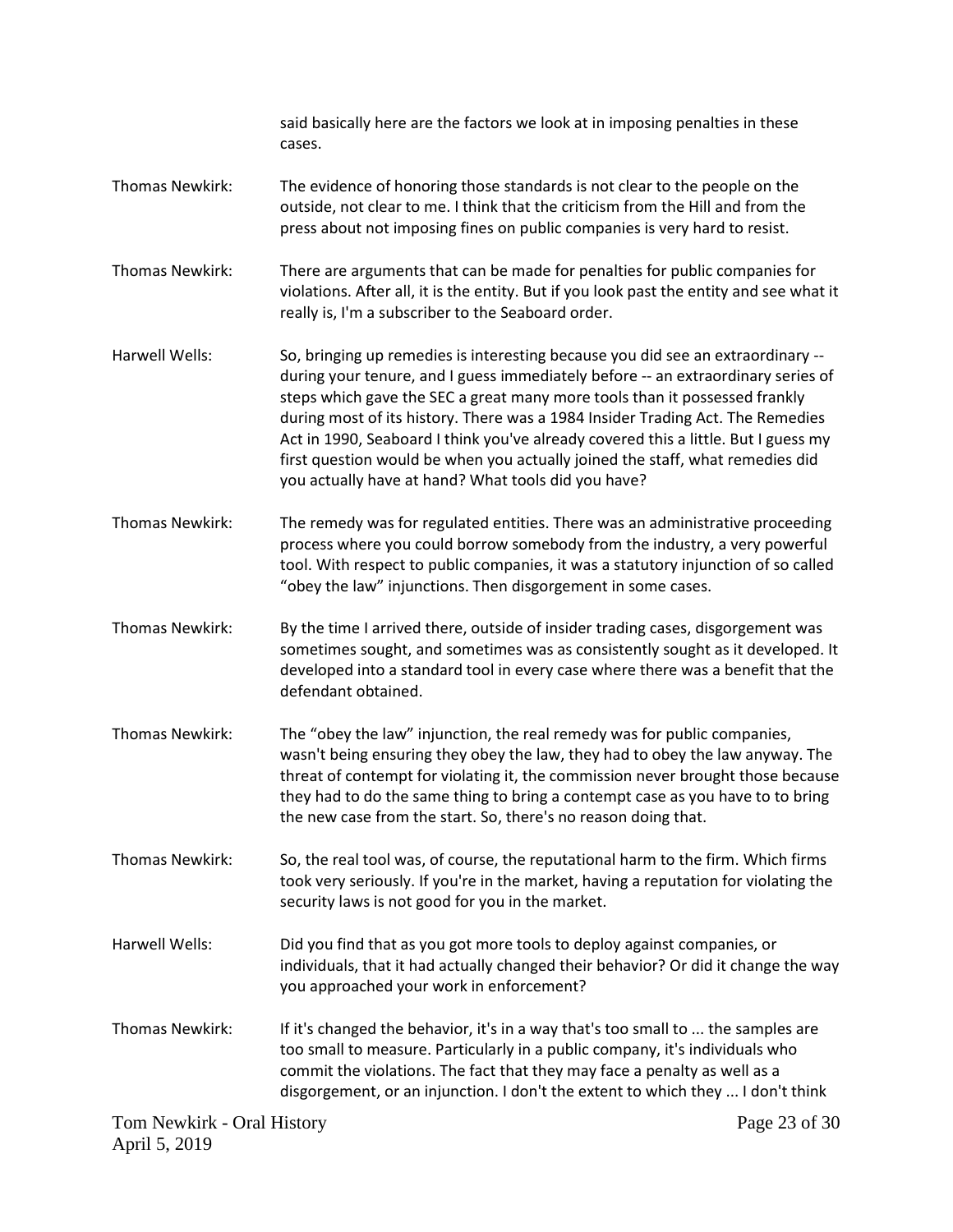people don't think about what's going to happen to me if I'm caught. My view is they think they're not going to get caught. Or they manage to convince themselves of their own good faith that there's nothing really seriously wrong with what I'm doing. It's sort of like being over time, a meter.

- Thomas Newkirk: So, I think that the existence of penalties probably has not had a large impact on people's misbehavior. Sending people to jail I think probably does, but again, I don't think that the people who are going to jail ever thought they would, in the area we're talking about. If you're a drug dealer, it's just part of your cost of business to go to jail.
- Harwell Wells: Sure. So, later on in your tenure, at the end of 2001, 2002, there are obviously an extraordinary series of cases. Starting with Enron, followed by WorldCom, followed by ... we could spell out the cases. I'm curious, I want to ask about your response to those, or how the enforcement division responded to those in a second.
- Harwell Wells: But to begin with, how would you explain why suddenly a bunch of extremely large, and until then prominent firms found themselves in such basic trouble?
- Thomas Newkirk: I think it's driven by individuals. Depending on which example you're looking at, either by fiddling with the numbers, with top end adjustments. Or putting excessive pressure on people below them to make their numbers. You've got a company with a lot of different divisions and you put more pressure on them than they care bear, because they want to keep their jobs.
- Thomas Newkirk: So, they either ... some people convince themselves, "Well, it's in a gray area." Some people recognize they're out of the gray area, the black area. Between a choice of getting fired or worrying about someday being discovered. I'll deal with the short term, and not worry about the long term. I think it's those types of pressures that ... maintain your stock price, beat your numbers, not get caught, "I'm not going to get caught."
- Harwell Wells: Did the eruption of those cases change ... it seems like so much occurred in such a short period of time. Did that put any pressure on the division? How did you choose which cases to pursue? How did you deal with the resources that you had?
- Thomas Newkirk: I think that the staff ended up pursuing all the big cases. They were all big enough, nobody was going to let WorldCom go away. In fact, Chairman Pitt, at the time, took the extraordinary step ... he had an accounting case, so he ran into court and get a temporary restraining order preliminary injunction against the firm. Nobody was going to leave cases like that unaddressed by the commission. That's their core competency.
- Harwell Wells: Sure. If we could turn a little bit, I'd like to talk about some of the people you worked with. Perhaps a good place to start is with the different directors of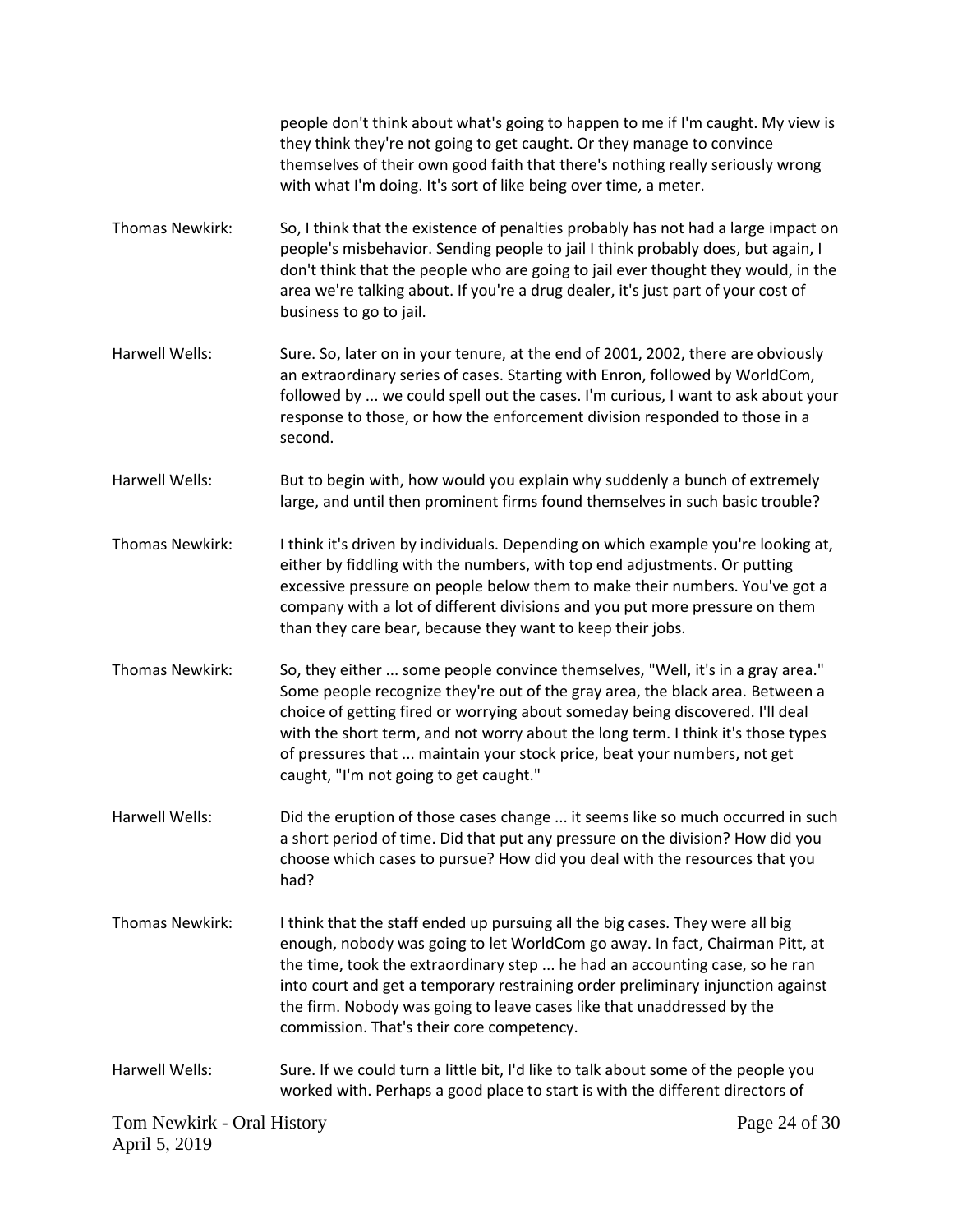enforcement. If I could ask about them? So, I know you were actually hired by Gary Lynch, and he was there several years before he left. You overlapped for a number of years. So, what was your relationship with him, and your perception of him as a director?

- Thomas Newkirk: We worked together very closely. It was in the ... I'm not sure I had all that much contact with him in the first few months I was there. I was trying to get my feet on the ground and get on top of the things that I was doing. But with the start of the Levine case, from that point on, I worked with him very closely right through his departure.
- Thomas Newkirk: He was a terrific guy to work for. All the people I worked for were really wonderful people to work for. Collaborative, quite different personalities, but all very collaborative, very supportive of the staff at the same time. Had a critical eye, doing what they should be doing. Which is keeping you from making mistakes in cases for one reason or another that were too risky. Even though there may have been a case there that one of the things that's important in a government program where resources are so scarce is you want to win most of the ones you bring. So that people recognize that if you want to litigate you'll litigate against a case that the defendant is going to lose. Or they'll raise issues that might be better addressed through a regulatory avenue, rather than through a litigation area.
- Thomas Newkirk: There's a criticism of the SCA is they make a lot of law through litigation. I think a lot of it is done through litigation. I think it's particularly not so much in the public company area, but more in a regulated industry area. So, you want all the directors were appropriately, not afraid of cases, but they're never afraid of a case. But a case might not be the right case to bring. The sense to treat people fairly. I think that's ... when I was there, that was the idea. Whether it was Bill or Gary I first heard it from, be tough but fair.
- Harwell Wells: What about Bill McLucas's interaction?
- Thomas Newkirk: Oh, he was a great guy to work with. Very smart, very hard working, very protective of the institute, in a good way. But a very easy guy to ... not that he always agreed but he's an easy guy to have a beer with.
- Harwell Wells: Then he was succeeded by Dick Walker.
- Thomas Newkirk: By Dick. He knew this stuff too. He had been the director in New York, and had seen all the moving pieces. Again, he was a different guy. A little more reserved. But again, I found them all easy to deal with. They're just easy to deal with. Just a bunch of people with a common goal, and all concerned about the investors, protecting the market.
- Harwell Wells: Did they come in ... I just want to finish up with Steve Cutler, but did they come in with different ... did you have a sense when there was a change between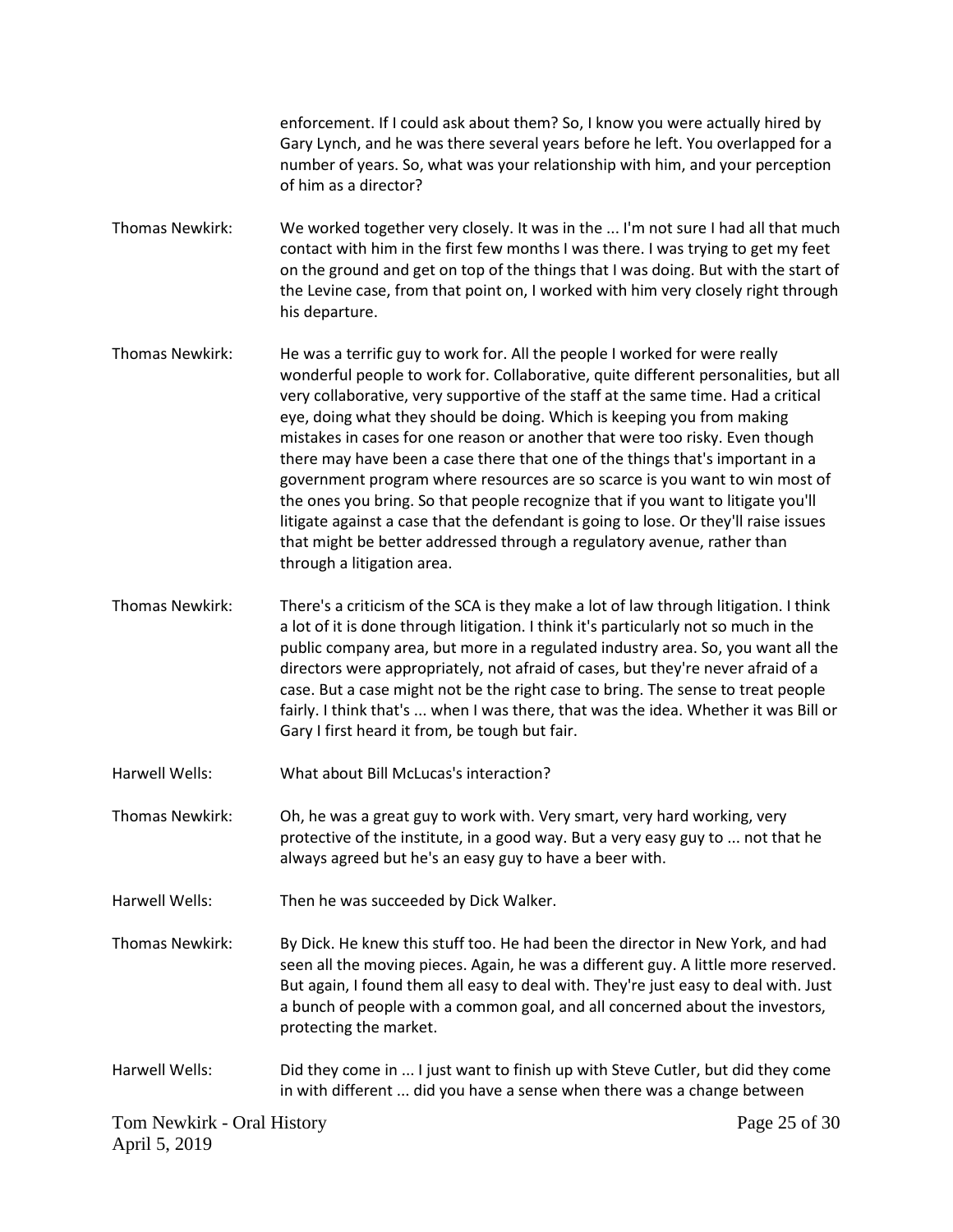|                                             | directors, that things changed in the division? A different set of priorities? Not<br>radically different priorities, but perhaps different emphasis?                                                                                                                                                                                                                                                                                                                                                                                                                                                                                                                                                                                                                       |               |
|---------------------------------------------|-----------------------------------------------------------------------------------------------------------------------------------------------------------------------------------------------------------------------------------------------------------------------------------------------------------------------------------------------------------------------------------------------------------------------------------------------------------------------------------------------------------------------------------------------------------------------------------------------------------------------------------------------------------------------------------------------------------------------------------------------------------------------------|---------------|
| Thomas Newkirk:                             | Well the emphasis was really driven less by the director than by the chairman or<br>the commission. I think Dick came to the home office as the deputy director<br>straight from defense lawyer. He was a really good defense lawyer. I think if you<br>asked him, I think  is he coming? Oh, he's already been here. I would be<br>interested in what he said about that. Because at some point after he had been<br>there for a while, he decided that the preconceptions he came there as a<br>defense lawyer turned out largely to be wrong. And that the people were<br>pursuing  we were doing the right thing, chasing after them. He said<br>something to that effect. It didn't take him very long to figure it out. He's a very<br>quick learner, very smart guy. |               |
| Thomas Newkirk:                             | Yes, easy to work with.                                                                                                                                                                                                                                                                                                                                                                                                                                                                                                                                                                                                                                                                                                                                                     |               |
| Harwell Wells:                              | What about the chairs then? Because you just said that the chairs were the ones<br>who were  we've already talked a little bit about Levitt and you said the chairs<br>would also be setting the tone. I guess you worked under a series of them as<br>well. I should start by asking, to what degree did you actually interact with the<br>chairs and with the other commissioners?                                                                                                                                                                                                                                                                                                                                                                                        |               |
| Thomas Newkirk:                             | It varied. Depending on the times I dealt with commissioners was either when a<br>case was pretty ripe. If I had things I needed to discuss with them before the<br>case made it to what we call the table --was presented before the commission --<br>they'd either call me, or one of their legal assistants would call me and ask<br>questions. I'd go up and see them. Or if I was being told the commissioner has a<br>concern about this case, or that case, I'd go up and we'd talk it out.                                                                                                                                                                                                                                                                          |               |
| Thomas Newkirk:                             | Again, always in a  the culture in the building was really, when I was there, was<br>you could disagree, but it was always mutually respectful and collegial. People<br>disagree about things. Sometimes I'd prevail, sometimes they'd prevail.<br>Sometimes they'd raise something that I hadn't thought about that would cause<br>reflection.                                                                                                                                                                                                                                                                                                                                                                                                                             |               |
| Thomas Newkirk:                             | Often sometimes, one of the things that comes to mind most [inaudible<br>01:28:18] with the last individual defendant in the case. Whether that's a person<br>who really belongs in the case. Whether it's fair to have that person in the case.<br>Sometimes we'd take it out.                                                                                                                                                                                                                                                                                                                                                                                                                                                                                             |               |
| Harwell Wells:                              | Were any of the commissioners particularly memorable? Or you had particularly<br>interesting interactions with? I want to talk about the chairs in a second.                                                                                                                                                                                                                                                                                                                                                                                                                                                                                                                                                                                                                |               |
| Thomas Newkirk:                             | The most challenging person to deal with was Commissioner Atkins who was<br>very smart, and he personally read the action memos. He had a more jaundiced<br>eye about whether a case should be charged as harshly as it was or should be<br>charged at all. So, the discussion with him was always challenging.                                                                                                                                                                                                                                                                                                                                                                                                                                                             |               |
| Tom Newkirk - Oral History<br>April 5, 2019 |                                                                                                                                                                                                                                                                                                                                                                                                                                                                                                                                                                                                                                                                                                                                                                             | Page 26 of 30 |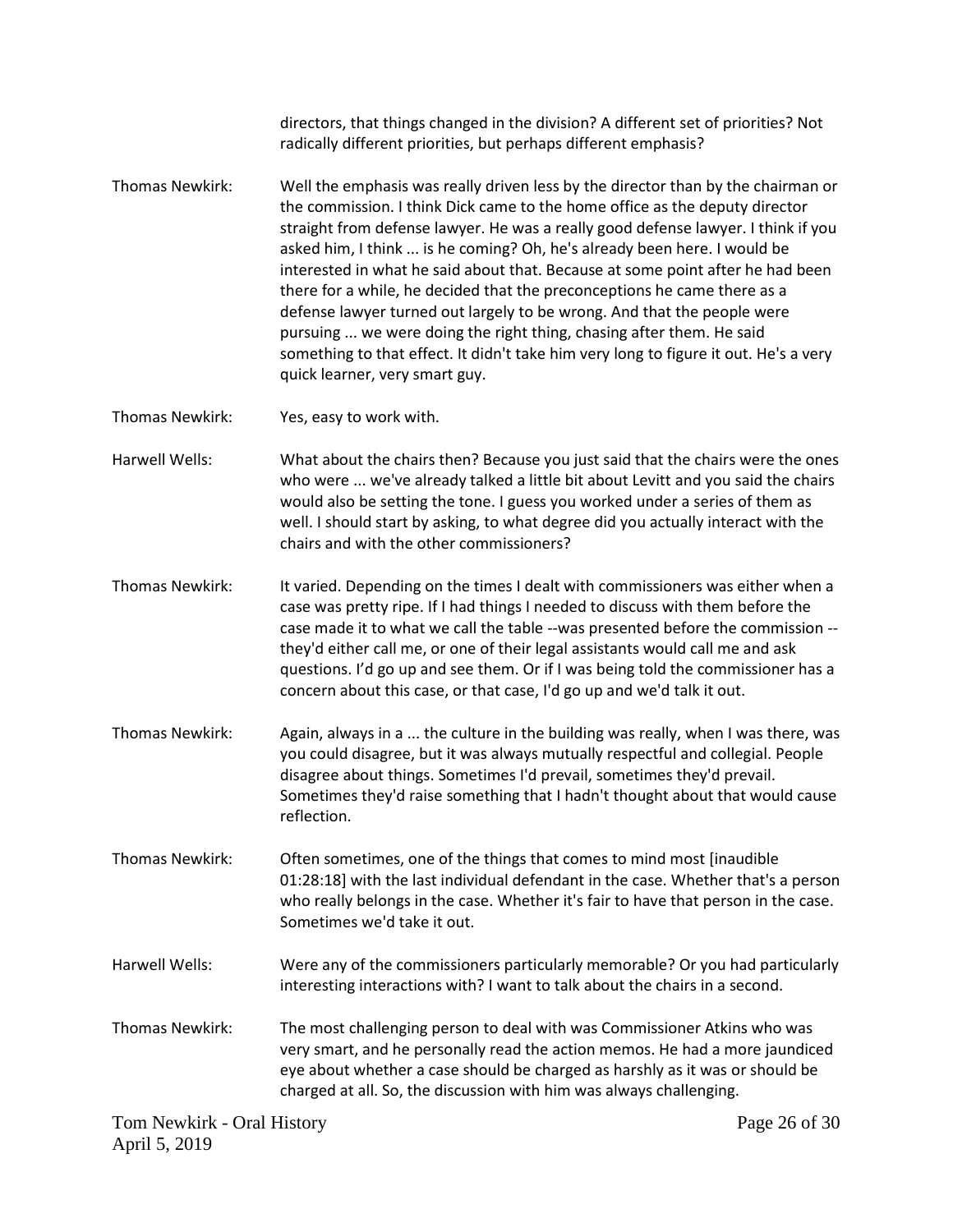Thomas Newkirk: To go back to my beginning, I spent my first year ... I went to law school as a lark, and I loved it. What I loved so about it was the [inaudible] thing, which I think probably doesn't exist anymore. A discussion with Commissioner Atkins was like that. It was an intellectual discussion about the case. I may have convinced him, he may have convinced me, we may have gone our separate ways, I usually had the votes. Thomas Newkirk: But nonetheless, it made it really very ... it's the kind of thing that lawyers do. They argue the law, they argue the facts. He more than any other commissioner in my time there wanted to do that. So, I liked that. I might not have agreed with him all the time, but I liked it. Thomas Newkirk: Commissioner Fleischman really fell into the same category. He knew more securities law than 99% of the people at the SEC, and he really was a scholar on the subject. He again was concerned about over prosecution so was always a challenge and rewarding to deal with him because he did what lawyers do. That's what I like to do, it' what lawyers do. Thomas Newkirk: On Fleischman, he also had again, you could have really deep intellectual what I think of, at least deep for me, discussions about the facts and the law on a case. He was always often eager to be willing to have a conversation with the staff about things instead of just making up his mind and deciding what he was going to do. Those really stick with me. Thomas Newkirk: Chairman Pitt was the same way. You could walk into his office anytime and discuss a problem in a particular case and-Harwell Wells: Were you able to do that with say Chair Levitt or Chair Donaldson in the same way? Thomas Newkirk: Levitt and Donaldson were more a corporate model in their offices that you'd make an appointment ahead of time. At least I didn't, the director may have been able to walk in, but I couldn't just walk in. I'd be told by the guardians, "Make an appointment." All the other commissioners while I was there, could walk in and have a conversation, if necessary. Harwell Wells: Okay. So, it's natural to pay a fair amount of attention to the people who were chairs, and commissioners, and directors. What about other lawyers you worked with at the SEC who left a strong impression on you? Who we ought to be aware of, who perhaps wouldn't have had as much a public profile? Thomas Newkirk: Well, my deputy in the trial unit was Barry Goldsman, I brought in and made him my deputy when a slot opened up. He's had a fabulous career since then. He went on to NASDAQ as a chief enforcement person, or at NASD at the time, NASDAQ, NASD. He sticks in my mind. Chris Mixture who I think was Barry's successor as a chief trial unit. Again, when I was associate director, I always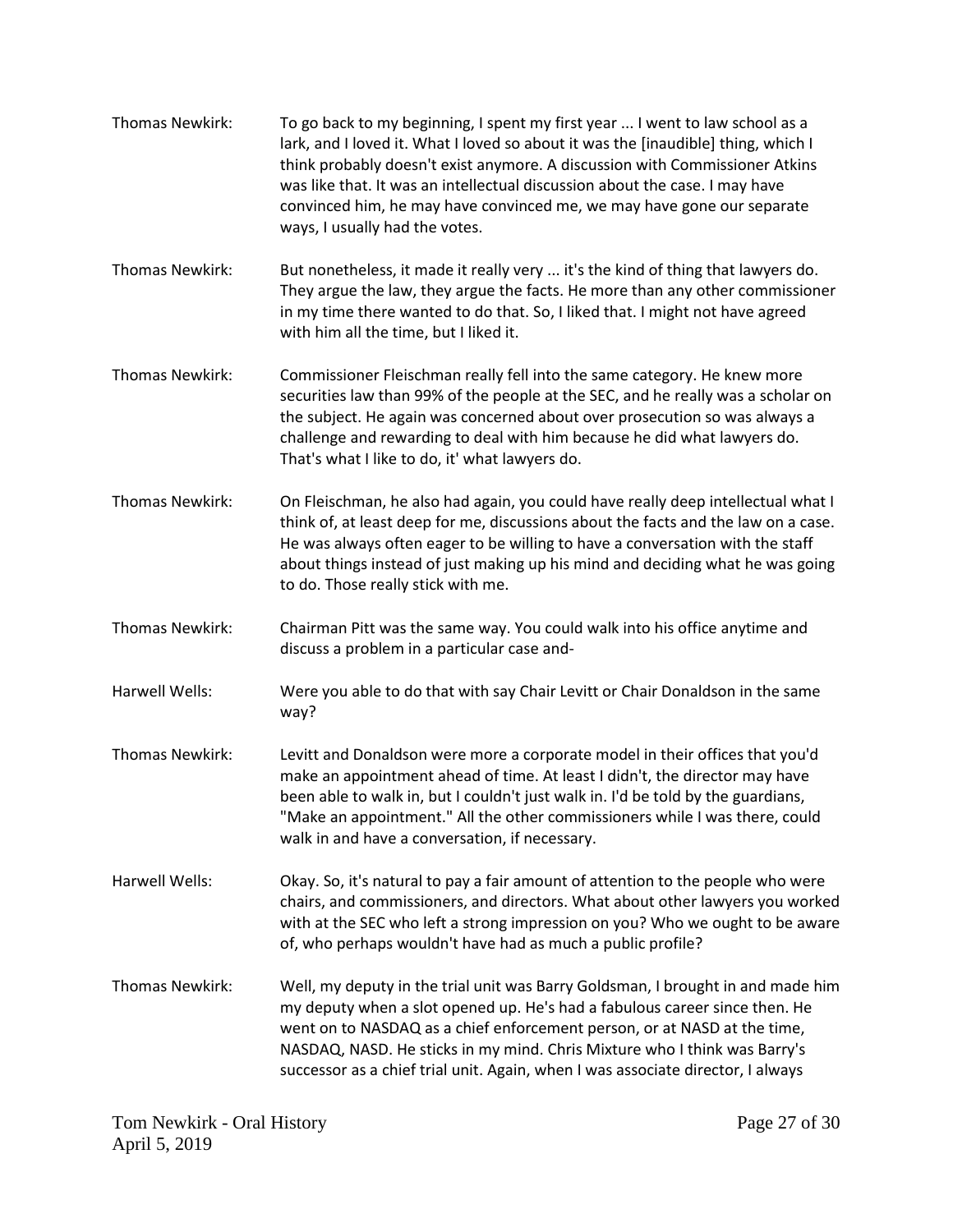wanted his input on difficult cases about the cases. I'm going to leave out a lot of people who should be in this category.

- Thomas Newkirk: My assistant directors all were just superb. Jim Kaufman, Jerry Eisenberg, Eric Schwartz, Rick Sauer. I was blessed with hard charging associate directors. But who, at the same time, would be able to keep their staff from getting carried away.
- Thomas Newkirk: When I was an associate director, we hired, brought in a new staffer. I told him, "I'll never criticize you for being too aggressive." That's your supervisor's job to do that. They all were appropriately aggressive and recognized good cases when they saw them. Of equal or greater importance since you don't want to bring cases unfairly, were careful not to bring cases that you shouldn't bring.

Harwell Wells: So, in 2004, you left and came straight to Jenner and Block as a partner. Am I right about that?

- Thomas Newkirk: Right.
- Harwell Wells: What led you to leave the SEC?
- Thomas Newkirk: I had been there a long time. My plan was to go there for three to five years to get re-tooled and then move on and do something else. I loved it so much, I didn't want to leave. But after 19 years I thought, "This is getting too comfortable." I like challenges. The cases were challenging but it was time to move on.
- Thomas Newkirk: Jerry Solovi, who at the time was the chairman of the firm said, "Why don't you come here?" I said, "I'm happy here, I'm not interested." He said, "Well you got to think about leaving." So, I decided, "Okay, I'll look around and see what there is." I did some interviewing, got some offers. Jerry was the most persuasive. One of the things, in addition to being a fantastically persuasive person, he also kept reminding me that it would be my place to run. In addition to that, we don't have a mandatory retirement age, and I expect you to stay here. I think you're ... I can't force you to stay, but I hope you're going to stay three to five years. But he said, "Many places you're talking to, and some of the offers you have, either they have mandatory retirement ages, or they have deals where after you reach a certain age you have to, as he described it, go beg somebody to let you stay."
- Thomas Newkirk: I didn't like that idea so much. I had a lot of energy then, I still think I have a lot of energy, I like what I'm doing. That's why I ended up here. The three to five years have turned out to be 14 coming onto 15, and it's been a good gig.
- Harwell Wells: So, looking back at your 19 years at the SEC, what changed the most during your time between '85 and '04?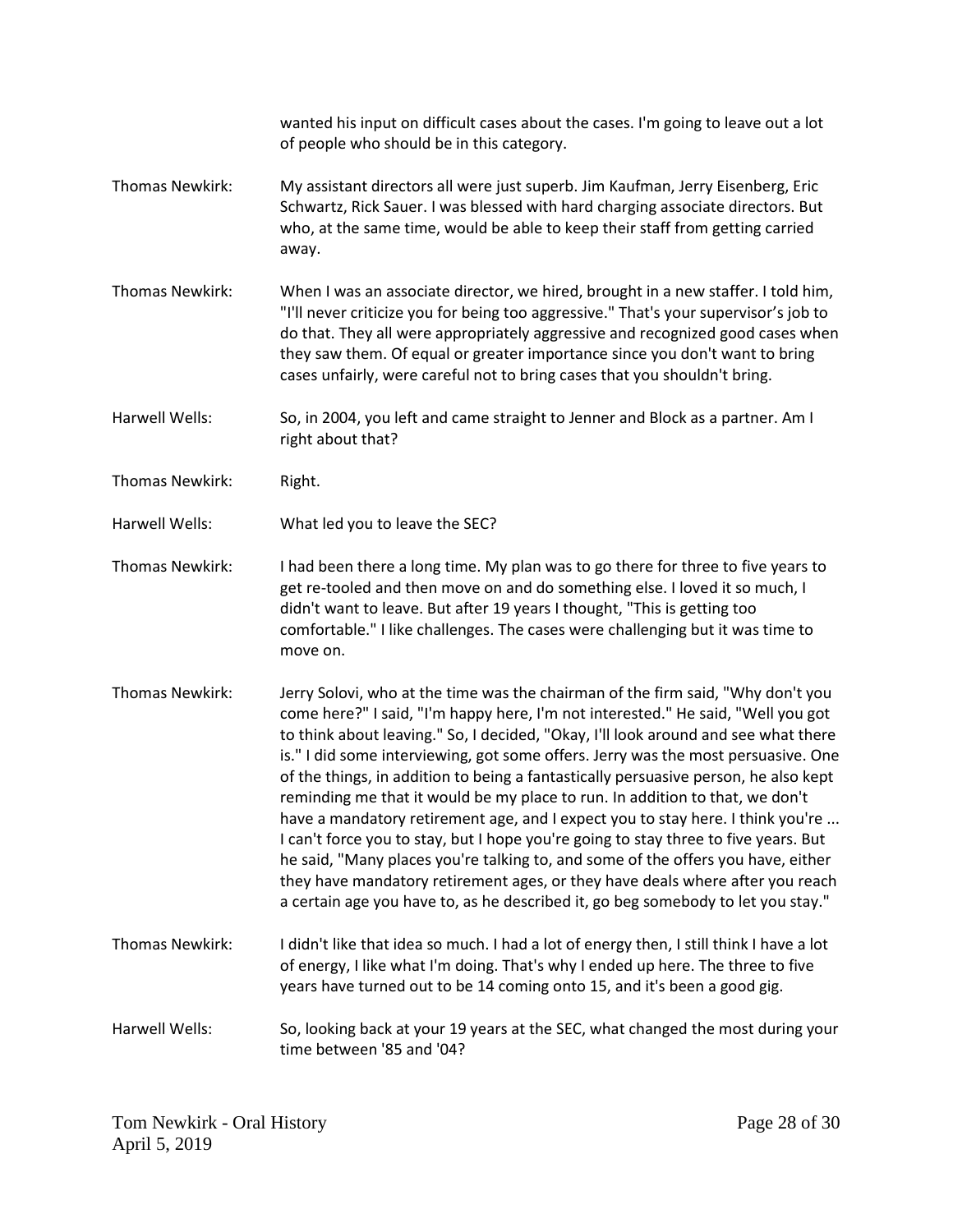Thomas Newkirk: Well, it was a tiny place when I started, as I mentioned about eight or nine people and a trial unit. I think the whole enforcement division, 160 or 170 people. It was very tight; we all knew each other. There was a great esprit and a sense of being the best of the best in the government. I think that it's grown huge since ... the enforcement division must be five or six times the size it was then.

Thomas Newkirk: So, inevitably there's a cost that goes with that. People who are there will complain about ... it's a bureaucratization. Some of it may be an excuse to why they have to do what they're doing. Some of it I think is they do feel that it's harder for the staff to get anything done because of the bureaucracy. That's one of the things. I think that's the downside in the growth of the place.

- Thomas Newkirk: There's been some upside too. I think that the creation of the special units has been a good idea for the market, and for investors. I'm not so sure it's so great for the staff that's working in there because they get exposed to only a single area of the law, particularly if you want to leave. Being able to have an understanding of not just how an insider trading case is put together, but how an accounting case is put together, or a disclosure case is put together, or a pump and dump case is put together. We don't have them in private practice, at least in big law firms.
- Thomas Newkirk: But to get broader exposure, I think that's lost to some extent for people in the specialized divisions. I think in terms of getting the job done, I think it's been a plus. I think one of the things that was done back in I guess, I think it was when Joan McKown and another person who deserves mention, put together the enforcement manual. So that everybody still doesn't follow the same hymn book, but they're closer to it.
- Thomas Newkirk: To some extent it devalued the value of people who had been there. Didn't completely devalue it, but it did let people who didn't work there know how the system works, what the process is. I think that was a great innovation. I think that the development ... I don't know what's in their black boxes, but they do have black boxes now. They seem to be developing ... again, you can't tell on the outside how many good cases they're really developing out of their black box. But I think that it's using the-
- Harwell Wells: The high tech surveillance.
- Thomas Newkirk: The high tech surveillance. I think that's a good innovation. Probably would have happened ... I think it had to happen inevitably, but I think instead of doing it reluctantly, I think they've done it proactively. It's been a welcomed tool. I think that they're trying to be more proactive rather that reactive. Looking at what the academics are writing has helped, although I'm told a lot of the work they do on this stuff shows up in journals of economics. Turn out that the majority of them don't pan out. But there are anomalies in the market that they should be looking at.